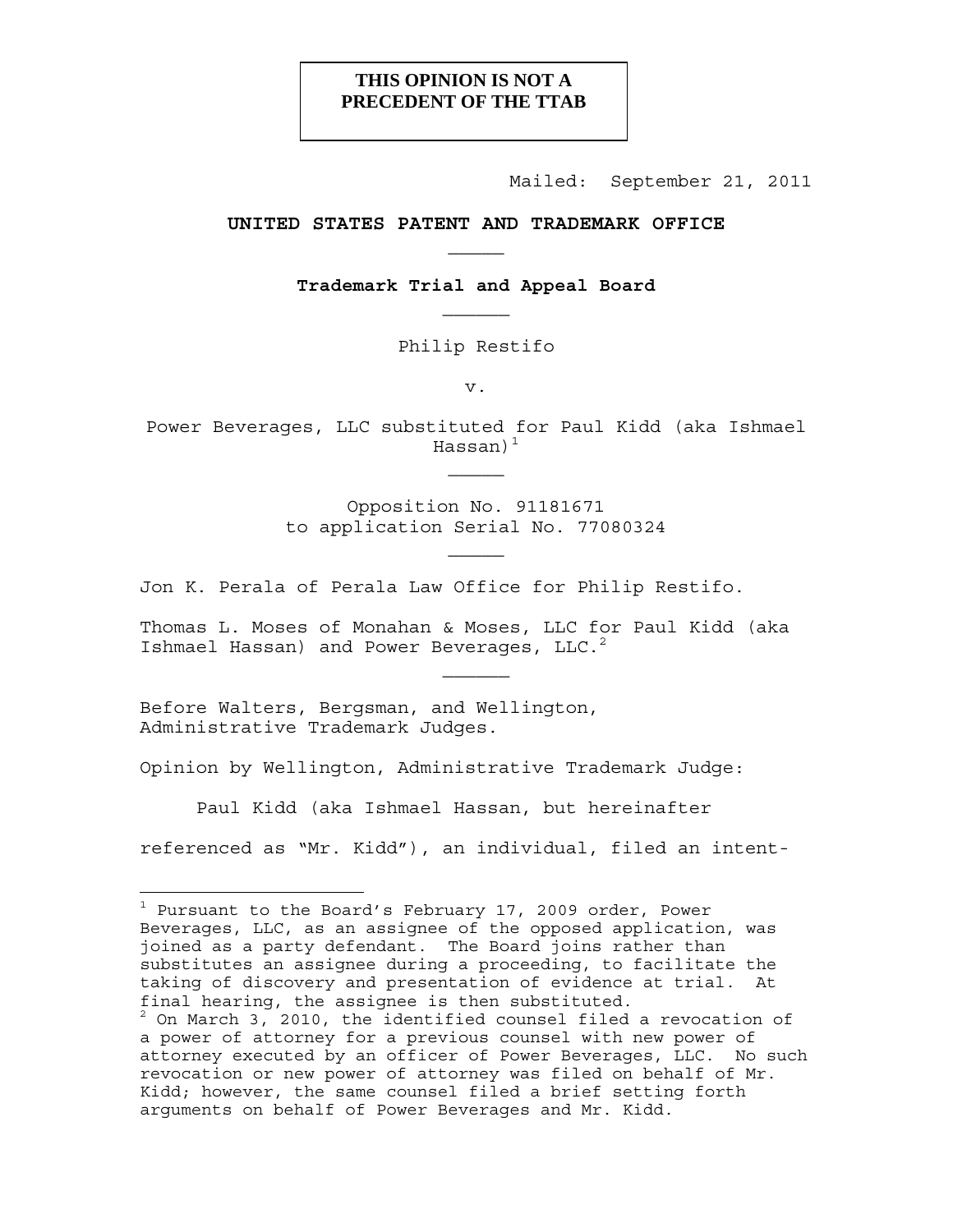to-use application to register the mark below for "vodka" in International Class  $33:3$ 



On December 24, 2008, Mr. Kidd recorded an assignment in the USPTO assignment division wherein Mr. Kidd assigned ownership of the intent-to-use application to Power Beverages, LLC (hereinafter "Power Beverages"). $^4$ 

Registration has been opposed by Philip Restifo, an individual, on the pleaded grounds that (1) the assignment of the application was in violation of Section 10 of the Trademark Act and the application is therefore void; (2) that Mr. Kidd is not and was not the owner of the mark at the time of filing the application; and (3) priority and likelihood of confusion. In particular, opposer alleges,

<sup>&</sup>lt;sup>3</sup> Serial No. 77080324 filed on January 10, 2007, based on a bona fide intent to use the mark in commerce under Trademark Act Section 1(b), 15 U.S.C. 1051(b). VODKA has been disclaimed. <sup>4</sup> Recorded at reel/frame: 3924/0580. The assignment was revoked on December 23, 2009 (recorded at reel/frame: 4119/0227), and then confirmed on July 20, 2010 (recorded at reel/frame: 4247/0368).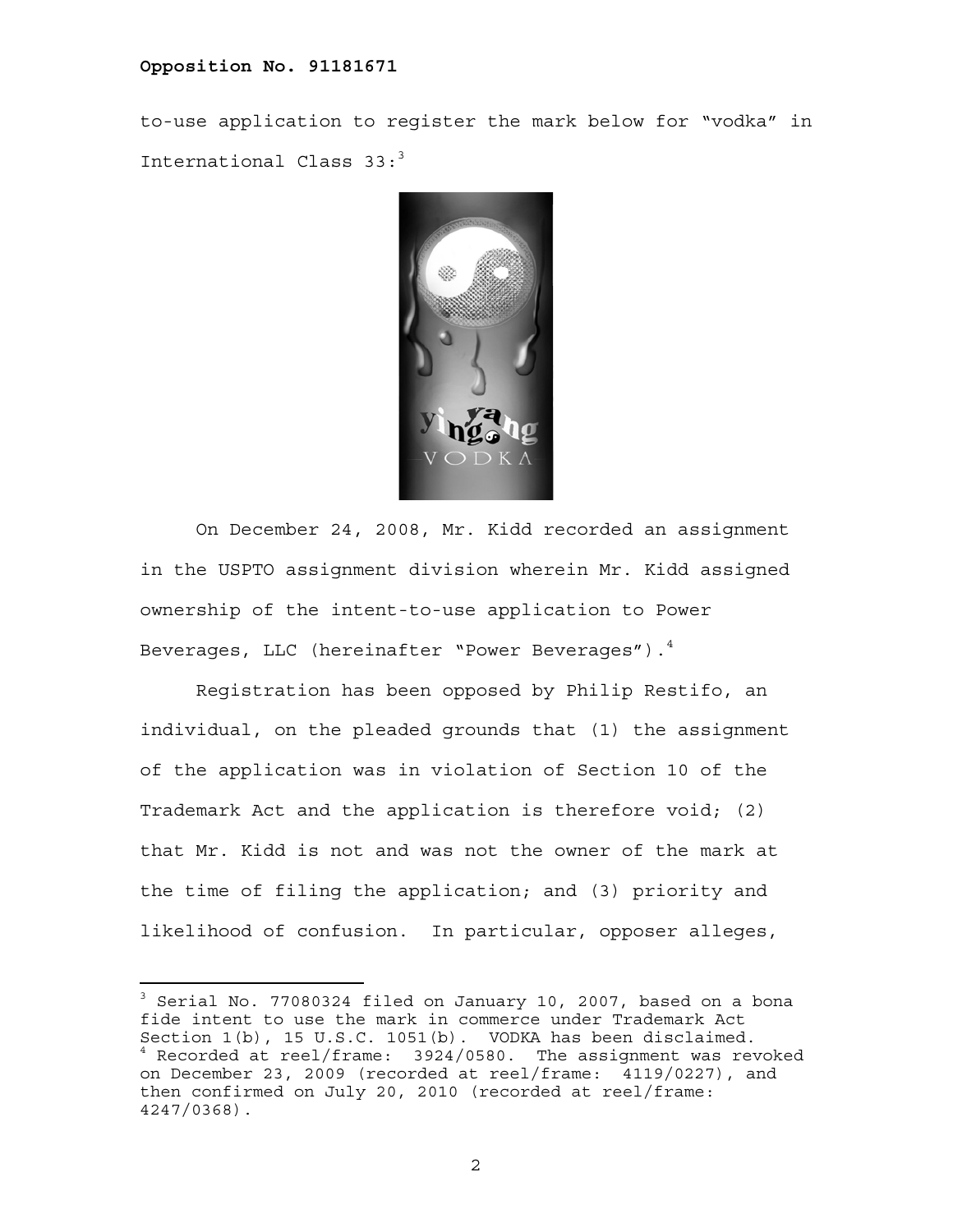—<br>—

*inter alia*, that he "is the true and rightful owner of the [applied for] mark"; that the subject mark was "created, developed, designed, bottled, and sold [in] commerce by opposer"; that "[t]here would be confusion caused by applicant's mark on the same goods as Opposer is bottling and selling in commerce"; and that "applicant has no business, or portion thereof, to which the mark pertained that was ongoing or existing at the time of the assignment" of the intent-to-use application. Not. of Opposition (as amended).

By way of the answer, Mr. Kidd denied the allegations in the notice of opposition.<sup>5</sup>

The parties have filed trial briefs, including a reply brief from opposer.

In its trial brief, opposer identified "standing" and "whether applicant violated Section 10 of the Trademark Act" as the sole issues to be decided in this proceeding. Indeed, opposer does not argue the likelihood of confusion ground in his trial brief and only addresses the ownership issue in the context of standing, i.e., that opposer would be damaged if the application issues into a registration

<sup>&</sup>lt;sup>5</sup> See Board's February 17, 2009 order stating that the answer is construed as generally denying the salient allegations of the notice of opposition. To the extent that the notice of opposition was subsequently amended to add a claim involving an alleged violation of Section 10 of the Act, we deem the pleadings amended to include a denial of this allegation as well in light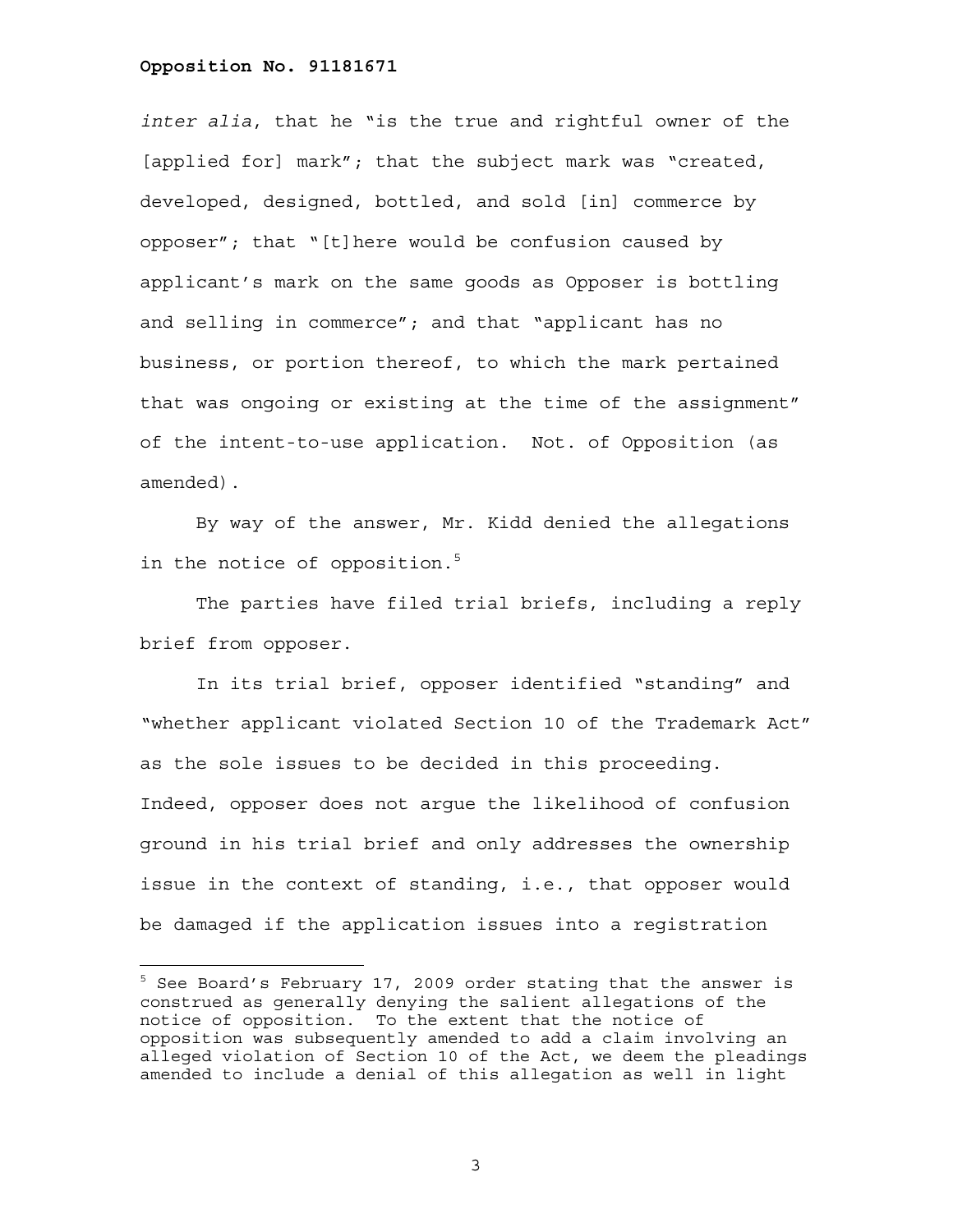because opposer "has superior rights to the trademark." Brief, p. 11. Accordingly, this opposition was tried and argued on the ground involving an alleged improper assignment of the application in violation of Section 10 rendering the application void. The other pleaded grounds for opposition have been waived.<sup>6</sup>

### The Record

 The evidence of record includes the parties' pleadings, and the file of applicants' involved application. Trademark Rule 2.122(b), 37 C.F.R. §2.122(b).

 Opposer submitted his own testimony deposition with exhibits. In addition, opposer submitted, under notices of reliance, copies of the following: (a) applicant Paul Kidd's amended answers to opposer's first set of written interrogatories; and (b) a U.S. Department of the Treasury "Application for and Certification/Exemption of Label/Bottle Approval" and two printouts of what appear to be labels.

of the manner in which this ground has been tried by the parties. Fed. R. Civ. P. 15.

 $^6$  Even if the ownership or likelihood of confusion ground had been tried and argued, opposer has not established that he can prevail on either ground. Specifically, opposer's asserted basis for both claims is the same, namely, he is the "true owner" of the applied-for mark because he has made prior use of the mark in commerce. This basis, however, fails as a factual matter. Opposer's asserted date of first use of the mark in commerce is well after January 10, 2007, the filing date of the application. As explained subsequently in this decision, Section 7(c) of the Trademark Act accords applicant a priority date of first use as of the filing date of the application. In view thereof, opposer cannot establish that he has priority of use and thus cannot possibly prevail on the grounds involving ownership and likelihood of confusion, as asserted.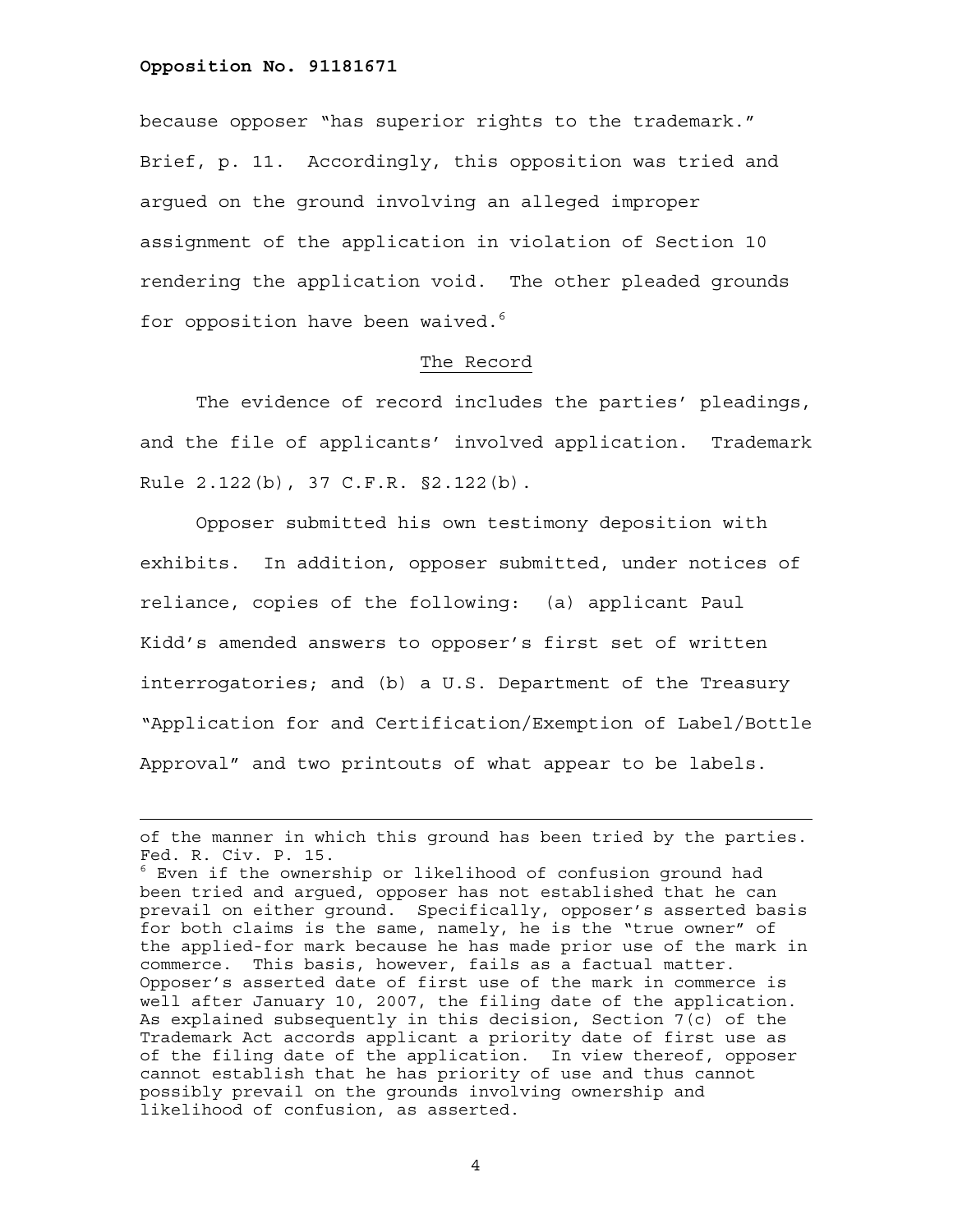Power Beverages submitted the testimony depositions, with exhibits, of: Jennifer Ward, owner of Aardvark Beverage, a wholesale liquor distributor in South Carolina; and Richard W. Hills, Jr., former owner of Aardvark Beverage. In addition, Power Beverages submitted, under notices of reliance, copies of an order and judgment issued by the U.S. District Court for the District of Nevada granting summary judgment in a matter that involved different marks and different goods.

# Evidentiary Objections

 In his main trial brief, opposer raised several evidentiary objections. Power Beverages and Mr. Kidd did not respond to these objections.

 First, opposer objects to the introduction of the copies of the District Court order and judgment, filed under notices of reliance, because they have "no relevance to the trademark YING YANG VODKA." Brief, p. 11. We agree with opposer to the extent that the court order and judgment have no bearing on this proceeding. Accordingly, opposer's objection is sustained and these materials are stricken from the record.

 Second, opposer objects to Restifo Cross-Exam. Exhib. 4 because it "has no relevance" and "the subject matter was outside the scope of Opposer's direct examination." Brief, p. 11. This exhibit consists essentially of a response to a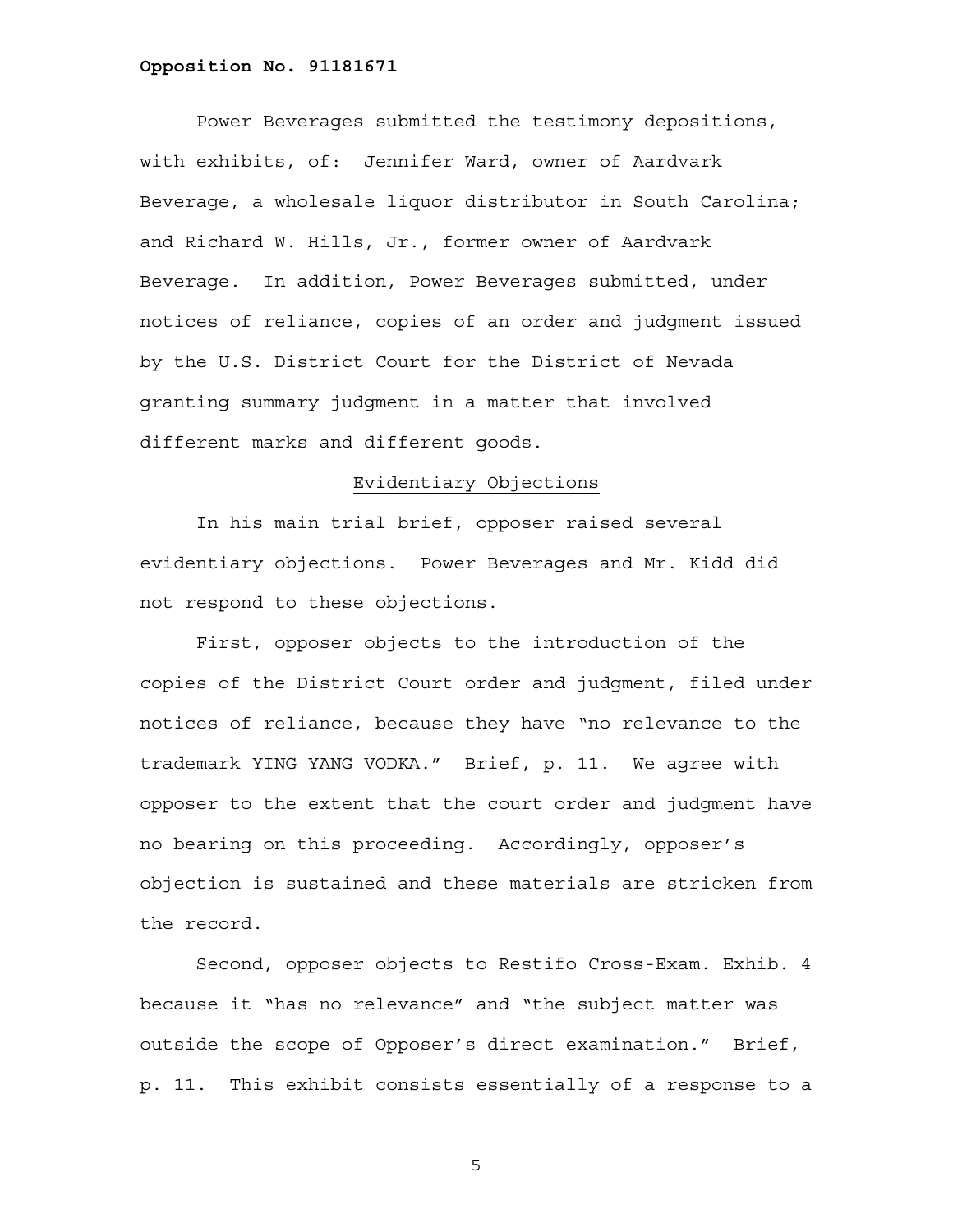motion to show cause filed by opposer in the District Court proceeding involving different marks and goods. Likewise, it has no relevance to this proceeding; accordingly, opposer's objection is sustained and the exhibit is stricken from the record.

 Third, opposer objects to Restifo Cross-Exam. Exhib. 2 because it is a letter that is "being offered as truth of the matter asserted" therein and thus constitutes "inadmissible hearsay." Exhibit 2 is a letter dated October 8, 2007 from Mr. Kidd and addressed to opposer. Opposer testified that not only did he recognize the letter, but also confirmed that he received it. Opposer did not testify as to the truth of any of the matter contained in the letter. Accordingly, the hearsay objection to this exhibit is sustained to the extent that truth of any of the statements in this letter has not been established; however, we do not strike this exhibit and it is considered on its face in conjunction with the testimony, namely, that opposer received this letter from Mr. Kidd regarding termination of their agreement.

 Opposer objects to another letter (Restifo Cross-Exam. Exib. 6) again based on hearsay and as "being unintelligible." Although opposer's counsel did not raise a hearsay objection to this exhibit, the manner in which counsel for Power Beverages (and Mr. Kidd who conducted some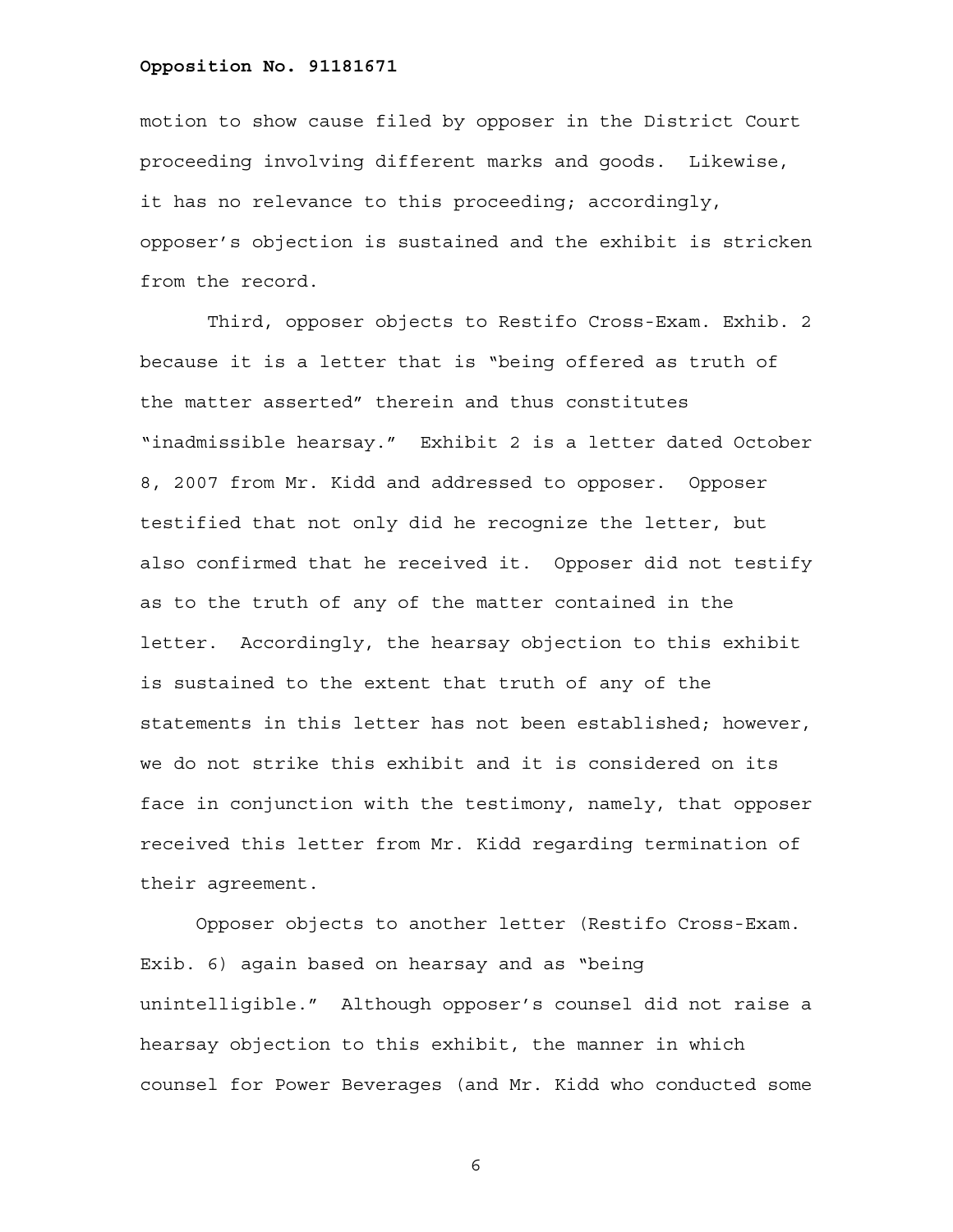cross-examination of Mr. Restifo) attempted to introduce this exhibit is puzzling. That is, upon review of the testimony and counsels' comments regarding this exhibit, it is unclear if this letter was even intended to be introduced or what relevance, if any, it has to this proceeding. See Restifo dep. 84:1-85:24. Mr. Restifo did not testify that he recognized the letter and, more importantly, he testified that he was unable to read the contents of the letter. ("I can't even see it." Restifo 84:14). In light of the above, the exhibit is stricken as having not been properly authenticated or otherwise introduced into evidence.

 In the brief filed on behalf of Power Beverages and Mr. Kidd, several objections were raised to nearly all of the exhibits introduced by opposer during the testimony deposition of Mr. Restifo. The objections are based primarily on the exhibits' purported lack of relevance to this proceeding or that the exhibits were "generated in the course of a business relationship between the parties." These exhibits are not outcome determinative and have no bearing on our decision, therefore, we choose not to address their admissibility.

 Finally, in his reply trial brief, opposer objected to Power Beverages' reference to and reliance upon, in its brief, a declaration that was not properly introduced into the record during Power Beverages' assigned testimony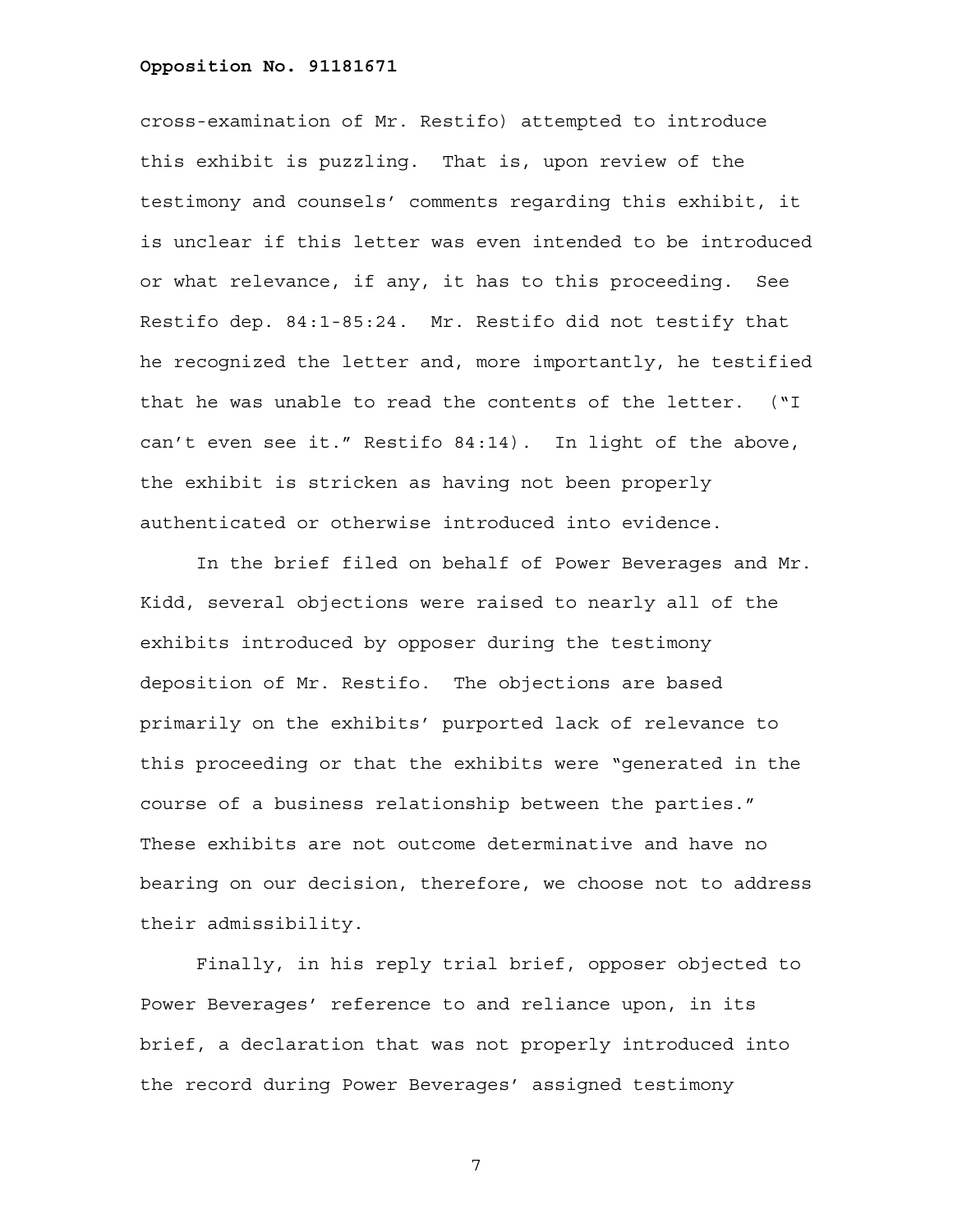÷.

period. Rather, it was submitted by Power Beverages earlier in the proceeding in support of its "opposition to opposer's motion to amend the notice of opposition." Because this declaration was not properly introduced into the record at trial, opposer's objection is sustained; the declaration and all references thereto have not been considered.

## Background

 Factual matters often become murky in Board proceedings involving the validity of assignments and where the parties' business relationships lose their "Yin and Yang,"<sup>7</sup> becoming disharmonious. This proceeding is no different. It is therefore important to flesh out certain relevant facts. In this regard, we note the following background information and chronology of events based on the record before us.

 The original applicant, Mr. Kidd, is a self-described "developer and promoter who works through my corporation Akbar Globle Entertainments and through agreements with importers, bottlers, wholesalers, etc." Kidd (amended) Interrogatory Response 1(b). He went on to explain that "[a]s an alcohol beverage, YING YANG VODKA would only be produced and [d]istributed by entities with appropriate

 $^7$  The "Yin and Yang" phrase is defined as "two complementary principles of Chinese philosophy: Yin is negative, dark, and feminine, Yang positive, bright, and masculine. Their interaction is thought to maintain the harmony of the universe and to influence everything about it." *Collins English Dictionary – Complete and Unabridged* (Harper Collins Publishers, 2003).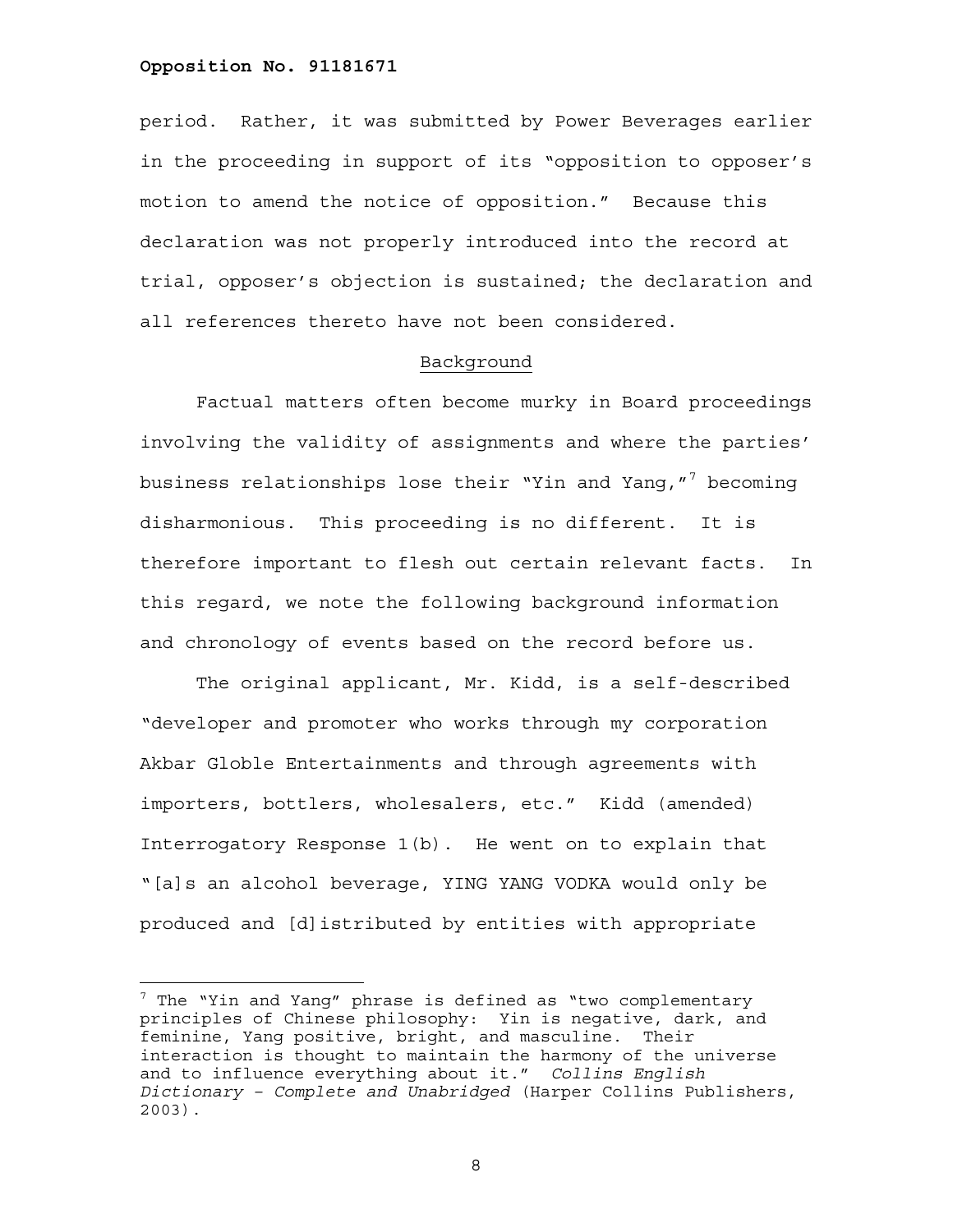÷.

license and expertese (sic) to obtain [a]ppropriate approvals, manufactured and established (sic) a distribution network. Hence, akbargloble (sic) or [I] myself do not directly sell this (YING YANG VODKA) or any alcohol products." *Id.* He stated that between "2000 and [September 4, 2008],...no YING YANG VODKA [was] legally sold or distributed." *Id.*, Response 2(b).

 Opposer, Mr. Restifo, is the owner of Data Commodities Ltd. ("Data Commodities"), and is involved in the "import, wholesale and distribut [ion] of alcohol and non-alcohol beverages." Restifo dep. 6:16-17. In 2006, he began using the mark YING YANG SAKE for sake outside the United States. In 2006,<sup>8</sup> Mr. Restifo was introduced to Mr. Kidd whereupon they discussed possible business arrangements. At some point in time, Data Commodities solicited a distillery to produce vodka, with a YING YANG VODKA label. $^9$  In June 2007, Data Commodities sold two cases of YING YANG VODKA to a distributor in California, but has ceased "selling any product bearing the mark Ying Yang Vodka" since the opposition proceeding commenced. Restifo dep. 19:15-21.

<sup>&</sup>lt;sup>8</sup> Mr. Restifo testified they first met "either the latter part of  $[2006]$  - I think the latter part of  $[2006]$ , mid- $[2006]$ ." Restifo dep. 20:21-22.

 $9$  Mr. Restifo does not testify when the vodka was produced by the third-party on behalf of Data Commodities, but states that the last shipment received was in "the latter part of [2006] or the beginning of [2007]. I'm not sure. I'd have to check on that." Restifo dep. 11:6-8.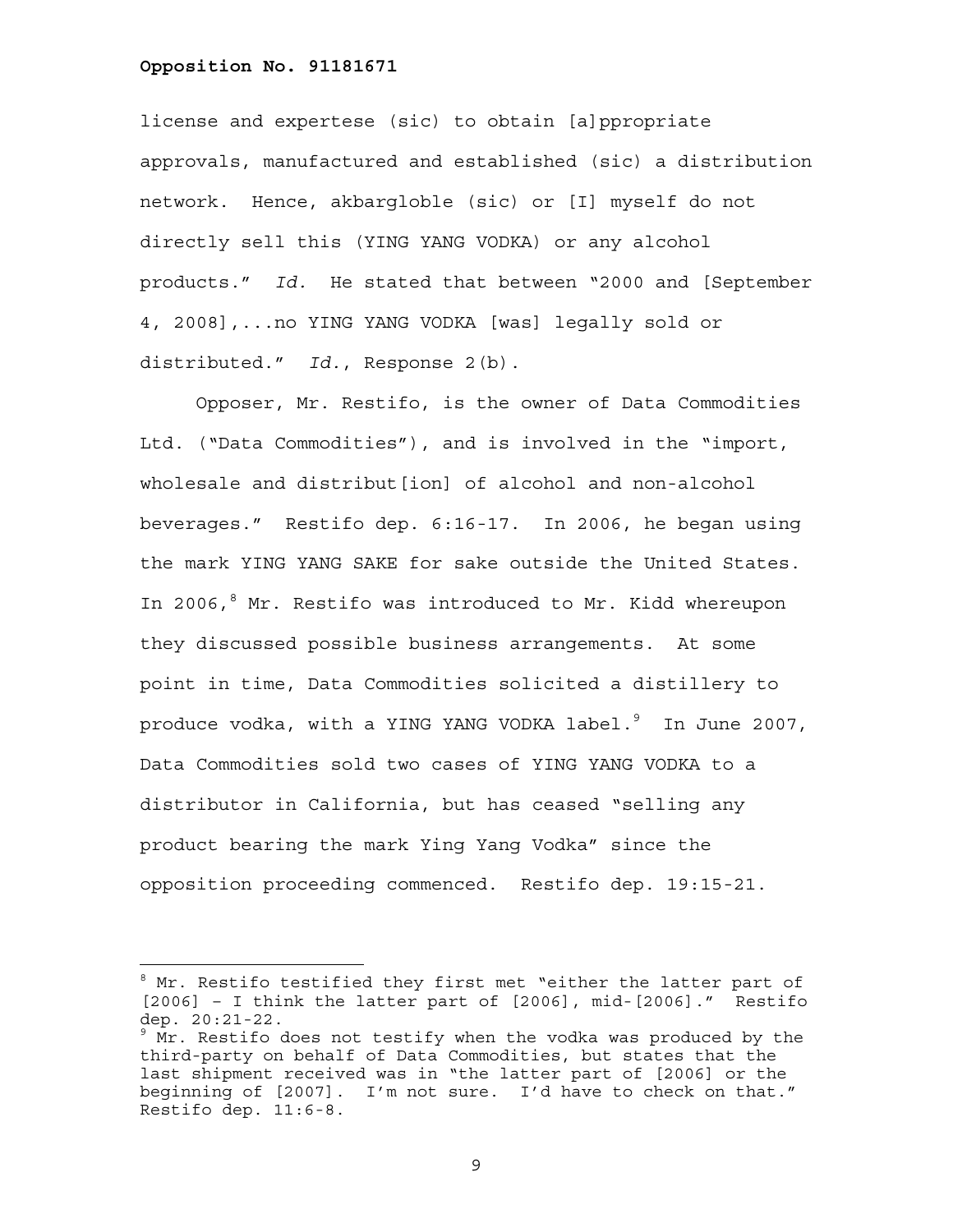According to Mr. Restifo, Data Commodities "owns the trademarks." Id. 74:14-15.

 The evidence further establishes that both Messrs. Restifo and Kidd conducted business matters interchangeably in their individual capacities and through their respective companies, Data Commodities and Akbar Globle (or Ghotztown Records). The record shows that the individuals are the sole owners of their respective companies and that they controlled the corporate entities in their relevant business dealings. This degree of ownership and control overcomes any presumption that any rights acquired in the mark would inure to the corporate entities rather than the individuals. As explained by Judge Nies in a concurring opinion in *In re Wella A.G.*, 787 F.2d 1549 at 1554, 229 USPQ 274 (Fed. Cir. 1986), "the one entity which *controls* the nature and quality of the goods sold under the mark is the owner," (emphasis in original). Here, the corporations were essentially the alter egos of the individuals. Accordingly, we construe all relevant activities taken by the companies as having been done at the behest and on behalf of the individuals.

 The following chronology of relevant activities is established by the evidence:

• January 10, 2007: The Subject intent-to-use application was filed by Mr. Kidd;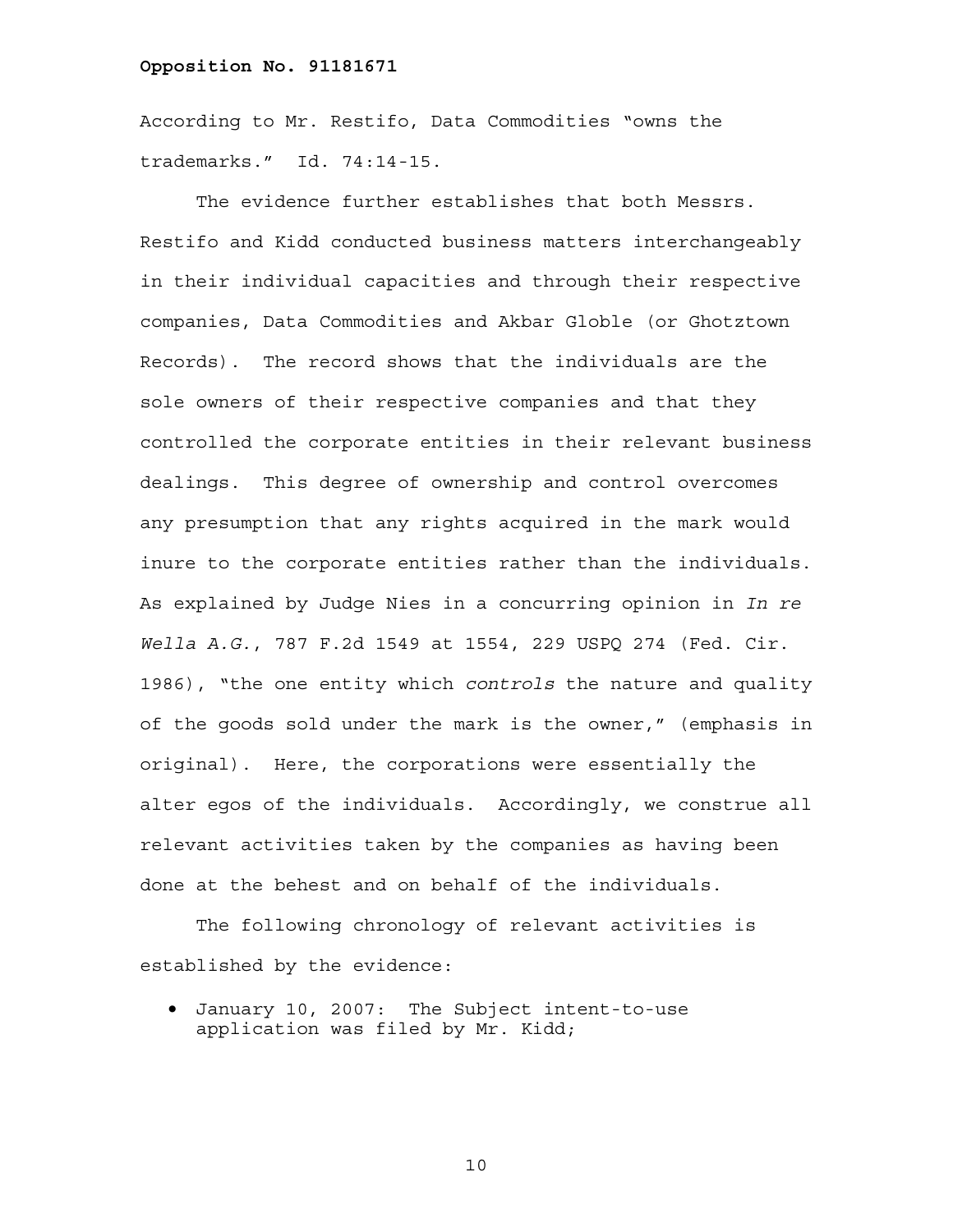÷,

- February 15, 2007: Date of "endorsement"10 agreement between Mr. Kidd's company, Akbar Globle Entertainment/ Ghotz Town Recordz LLC ("Akbar Globle"), and Ying Yang Tours, LLC ("YYT"). Mr. Kidd signed the agreement on behalf of Akbar Globle. The agreement sets forth provisions whereby, *inter alia*, YYT agrees to "license the right to use their name, and trademarks to [Akbar] to use for the promotions and marketing of YING YANG VODKA..." [Hills Exhib. 2].
- March 19, 2007: Akbar Globle enters into an "Exclusive Sublicensee Agreement" with Data Commodities. The agreement contains, inter alia, the following provisions:

"[Akbar Globle] hereby grants to [Data Commodities] upon terms and conditions set forth, the exclusive, continuous, irrevocable and noncancellable sublicense to utilize, sub-license, sell, commercialize and otherwise exploit, throughout the world the...trademark YING YANG VODKA..." (paragraph 1);

"Akbar Globle is the owner and has the exclusive rights to the name, image, likeness and trademark YING YANG VODKA" (in Recitals);

the trademark is "currently owned by AKBAR GLOBLE (Paul Kidd/ Ishmael Hassan)" (paragraph 5d);

"[Akbar Globle] also agrees to assign to [Data Commodities] fifty percent (50%) ownership in [the YING YANG VODKA trademark] owned by [Akbar Globle]..." (paragraph 1); and

that "neither [Akbar nor Data Commodities] shall further assign, transfer, hypothecate, pledge or encumber his fifty percent (50%) ownership in said trademarks..." (paragraph 1). [Restifo Cross-Exam. Exhib. 1];

• October 8, 2007: Letter to opposer/President of Data Commodities from Mr. Kidd/CEO of Akbar, to "notify you

 $10$  The exhibit was characterized as "Endorsement Agreement" in deposition testimony of Mr. Hills at page 17. While the agreement raises questions about whether YYT may have an ownership interest in the YING YANG VODKA mark, YYT is not a party herein and the issue is not before us in this case.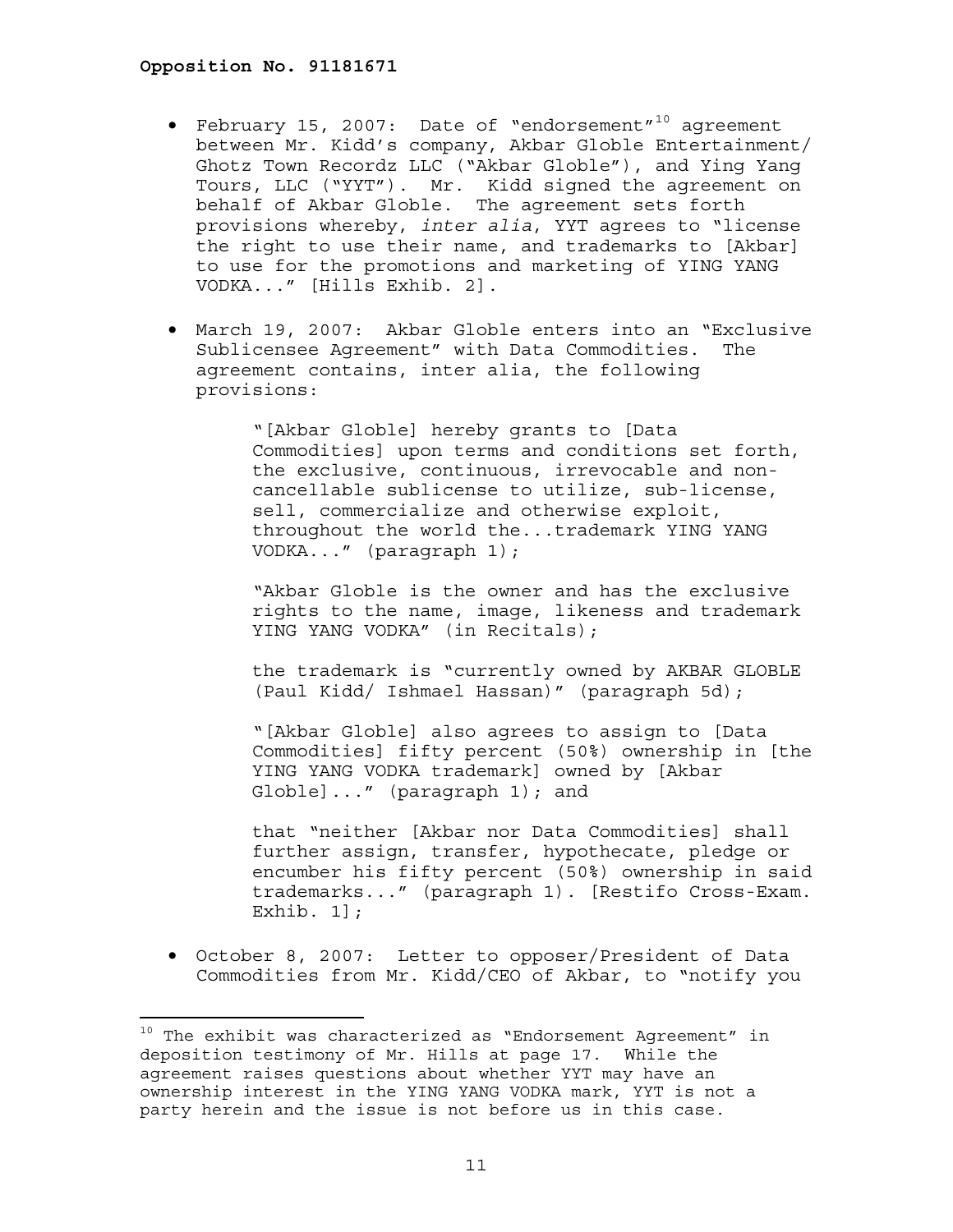that...our contract dated March 19, 2007...is now null and void." [Restifo Cross-Exam. Exhib. 2];

- On December 3, 2008, Mr. Hills and Mr. Kidd execute an agreement. The terms of agreement essentially recognize that "the parties' desire to develop and commercialize together a brand of liquor products and cigar products to be names 'YING YANG." Hills Exhib. 1 ("Recitals")
- December 12, 2008: Date of "Operating Agreement of Power Beverages, LLC" between Mr. Kidd and Mr. Richard Hills, Jr., as Members of the newly-formed LLC; and
- December 24, 2008: Mr. Kidd executes an assignment to Power Beverages, LLC of "all rights, title and interest in and to [subject application], the goodwill of the business symbolized by said mark…" [Hills Exhib. 4].

# Standing

 The parties have argued at length whether opposer has "standing." In doing so, they focused essentially on whether opposer has "superior rights" in the applied-for mark, thus conflating the requirement for standing and the merits of a ground for opposition.

 Standing is a relatively low threshold requirement, and it is generally sufficient in a Board proceeding that the plaintiff establish that it is not a "mere intermeddler." *Herbko Int'l Inc. v. Kappa Books Inc.,* 64 USPQ2d 1375, 1378 (Fed. Cir. 2002). It would be illogical to construe standing to require a Board plaintiff to show that it will prevail on the merits before we find that it has sufficient interest in the proceeding to contest the case on the merits. To the contrary, standing requires only that the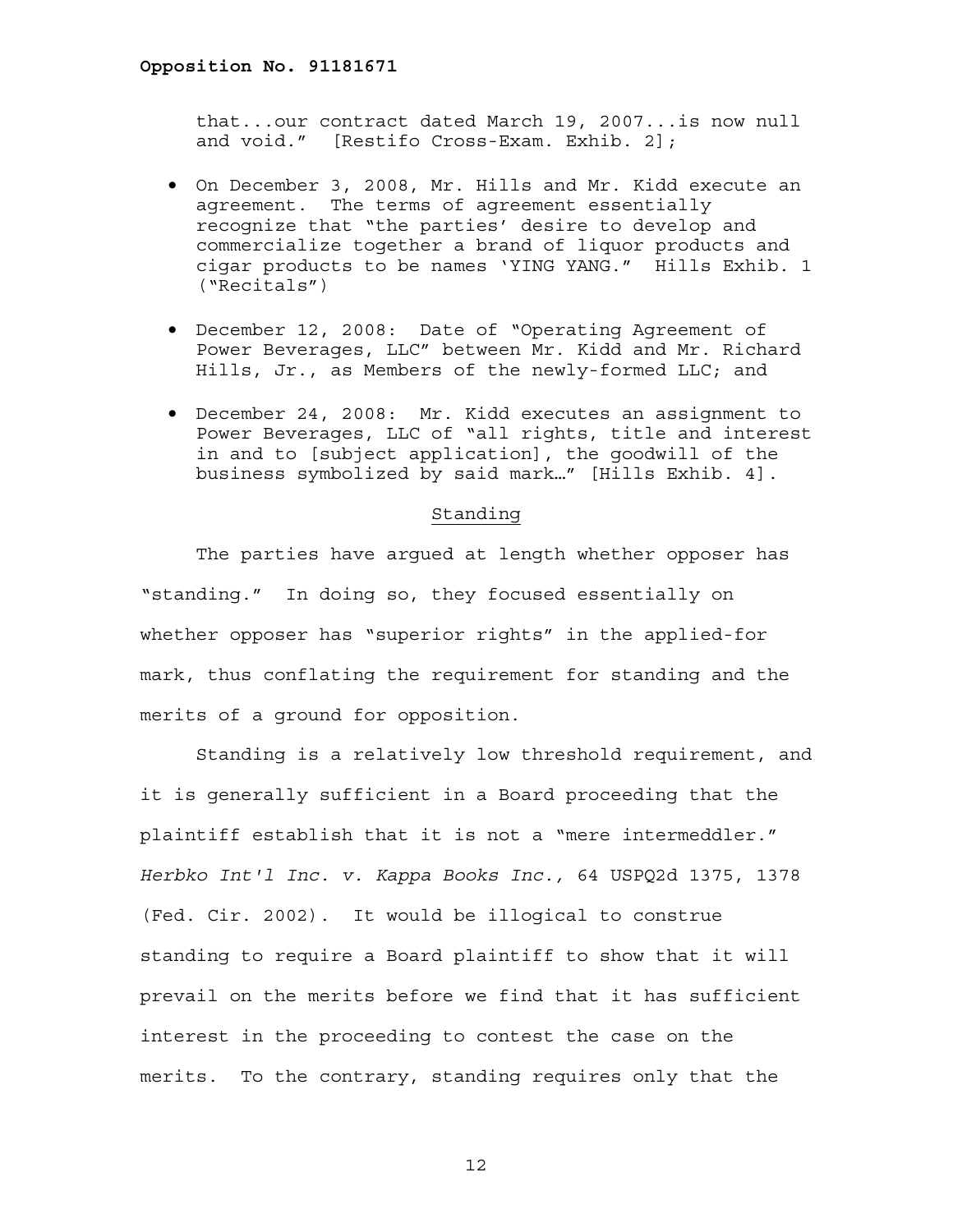opposer have a "real interest" in the opposition proceeding. *Int'l Order of Job's Daughters v. Lindeburg & Co.,* 727 F.2d 1087, 1092, 220 USPQ 1017, 1020 (Fed. Cir. 1984). In most settings, a direct commercial interest satisfies the "real interest" test. *Cunningham v. Laser Golf Corp.,* 222 F.3d 943, 945, 55 USPQ2d 1842, 1844 (Fed. Cir. 2000).

 We find that opposer has adequately shown that he has a real interest in this proceeding. As previously mentioned, the record establishes that he is the sole owner and controlled all relevant activities taken by Data Commodities; and that any rights acquired by the company inured to his benefit. These activities include executing the March 2007 agreement with Mr. Kidd that purportedly provided him with a license and "50% ownership" rights in the trademark YING YANG VODKA. Based thereon, and regardless of whether the agreement actually effected its stated purpose, we find that opposer, Mr. Restifo, has established a "real interest" and thus his standing to bring this proceeding.

# The "Exclusive Sublicensee Agreement"

 Before we decide the merits of opposer's claim involving the validity of the assignment of the application to Power Beverages, we must first address the "Exclusive Sublicensee Agreement" entered into between Akbar and Data Commodities on March 19, 2007. Indeed, the parties' have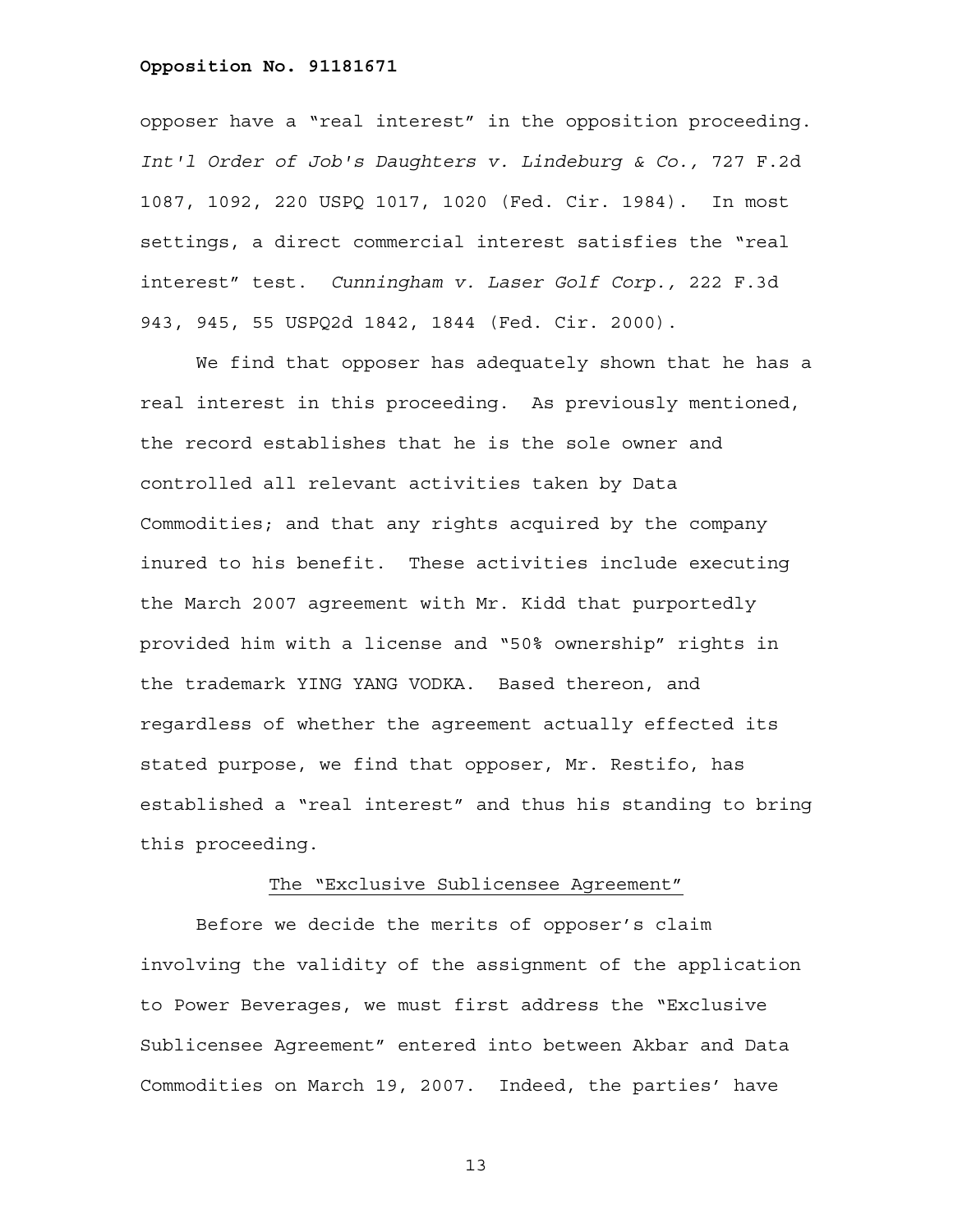staked their positions in this proceeding largely based on their respective interpretations as to the legal effect of the said agreement.

In its reply brief, opposer ultimately concludes that:

 Because Applicant had not yet sold any goods under the mark YING YANG VODKA prior to the execution of the [agreement], Applicant had no rights in the mark YING YANG VODKA which he could license or assign to Opposer. Therefore the [agreement] has no legal effect and does not create any licensor-licensee relationship between Applicant and Opposer. Because no licensor-licensee relationship was created by the [agreement], use of the mark YING YANG VODKA by Opposer does not inure to the benefit of Applicant on the basis of the [agreement]. [Reply Brief, p. 3].

 Opposer is right and he is wrong. He is correct in his assertion that Mr. Kidd could not have assigned ownership of the mark because, at the time, he had not acquired any ownership rights in the mark, as he had not used it; however, opposer is incorrect in asserting that Mr. Kidd could not enter into a licensing agreement for any future use of the mark.

 As to the purported assignment of ownership provisions in the agreement, it is well-established that ownership rights in a trademark are only acquired upon actual use of the mark in commerce. *Reflange Inc. v. R-Con International*, 17 USPQ2d 1125 (TTAB 1990)("[I]t is not the act of inventing a trademark which creates prior rights. It is the commercial usage of a trademark which creates such rights." Internal citations omitted.) See also, McCarthy on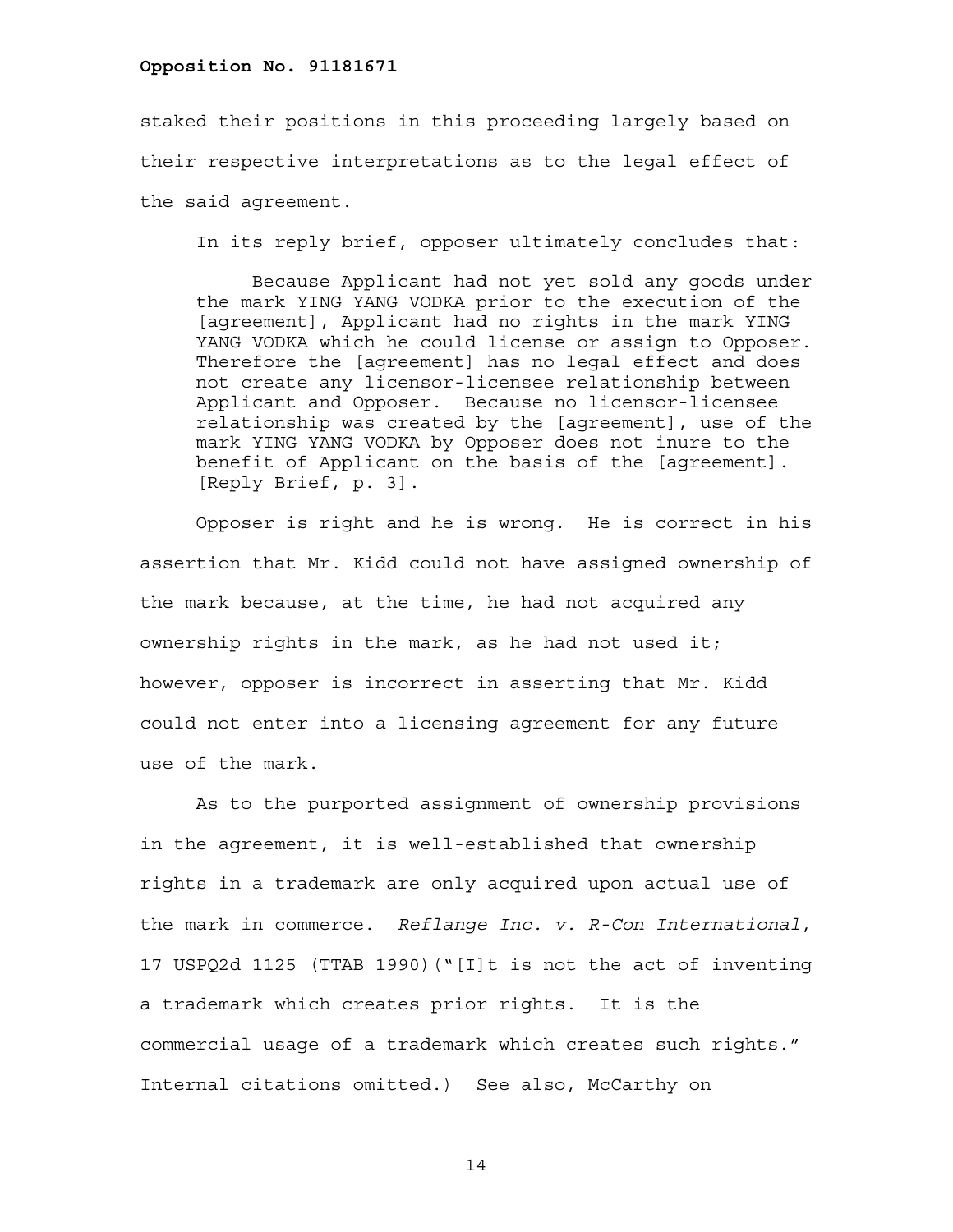Trademarks and Unfair Competition, §16:01 (4th ed.). It is uncontroverted that Mr. Kidd had not used the YING YANG VODKA mark in commerce prior to entering into the agreement with opposer. Thus, he had no ownership rights in the mark to assign opposer. To the extent that the agreement may be construed as a promise to assign an ownership interest sometime in the future, i.e., upon acquiring rights after use in commerce, there would still need to be a second actual assignment of ownership. There is no evidence of record that any interest in the ownership of the mark was subsequently assigned to opposer once any ownership rights were acquired by Mr. Kidd through use of the mark in commerce.

 Mr. Kidd's filing of the intent-to-use application prior to entering into the agreement accorded him a constructive use (filing) date under Section 7(c), but not any ownership rights in the trademark. The constructive use priority date only becomes perfected upon actual use of the mark and is "contingent" upon successful registration of the mark. Section 7(c); see, *Compagnie Gervais Danone v. Precision Formulations LLC*, 89 USPQ2d 1251 (TTAB 2009), and *Larami Corp. v. Talk To Me Programs, Inc.*, 36 USPQ2d 1840 (TTAB 1995). See also, McCarthy on Trademarks and Unfair Competition, §16:01[2] (4th ed.). Put simply, Mr. Kidd was conferred a right of priority by filing the application; he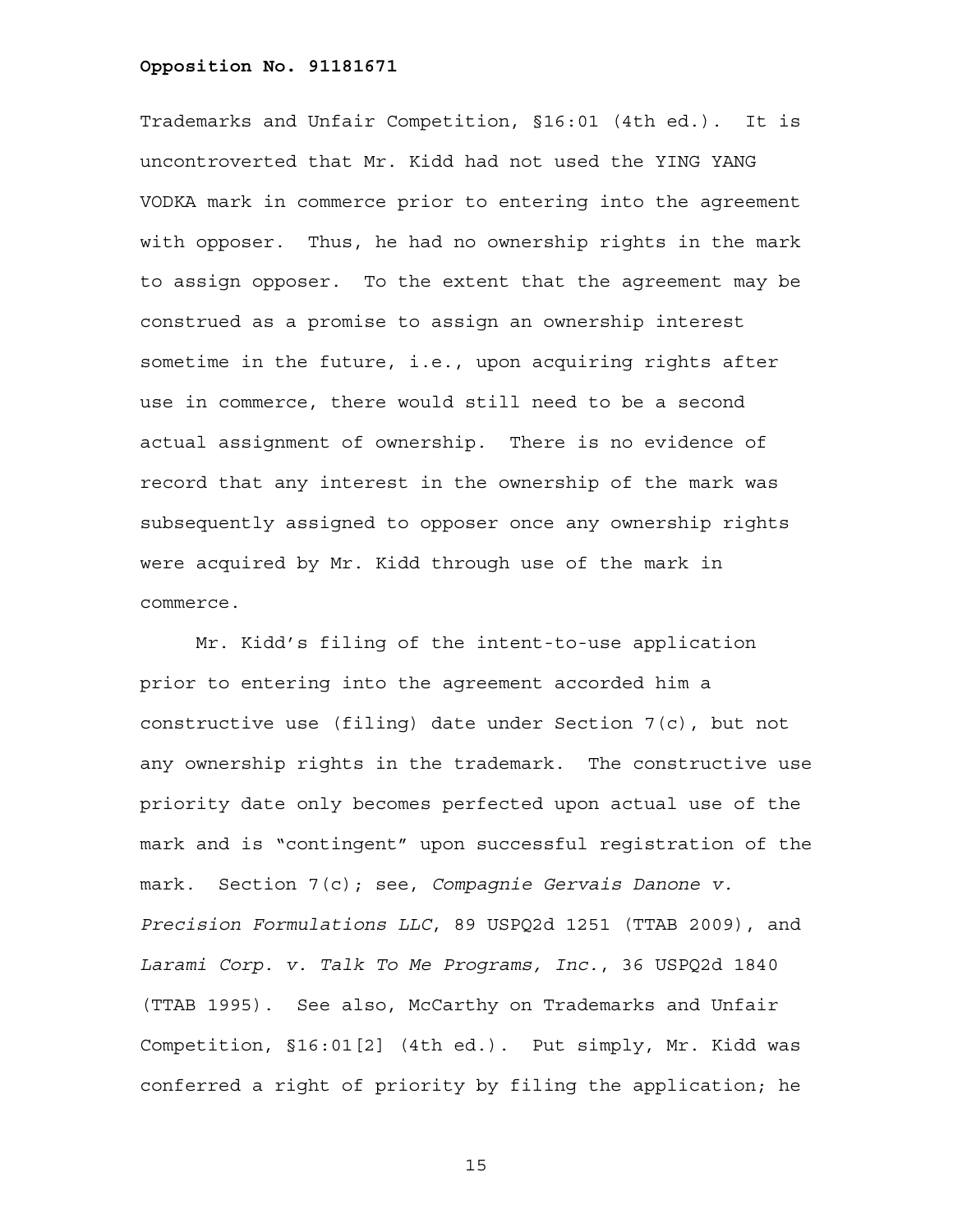÷.

did not have an ownership interest in the trademark. Moreover, and so as to be entirely clear, neither party has argued that the proposed assignment of ownership pertained to the intent-to-use application. The agreement, itself, does not identify the application whatsoever and we do not construe the purported assignment of ownership as involving ownership of the application.

 Accordingly, the purported assignment of ownership section in the agreement is not relevant and has no effect on this proceeding. $11$ 

 The licensing provisions of the agreement, on the other hand, are valid. Contrary to opposer's argument, an applicant may enter into a licensing agreement concerning future use for an applied-for trademark not previously used in commerce. Indeed, entering into a licensing agreement is contemplated as a vehicle for applicant to initially put the mark to use in commerce.

Ownership rights in a trademark or service mark can be acquired and maintained through the use of the mark by a controlled licensee even when the first and only use of the mark was made, and is being made, by the licensee. This is because use of a designation as a mark by a qualified licensee inures to the benefit of

 $11$  The agreement contains a "severability" paragraph stating that if "any of the provisions of this Agreement are held to be invalid or unenforceable in whole or in part, all other provisions will nevertheless continue to be valid and enforceable with the invalid or unenforceable parts severed from the remainder of this Agreement." Thus, our finding that assignment of ownership section is without effect does not render the other provisions in the agreement invalid.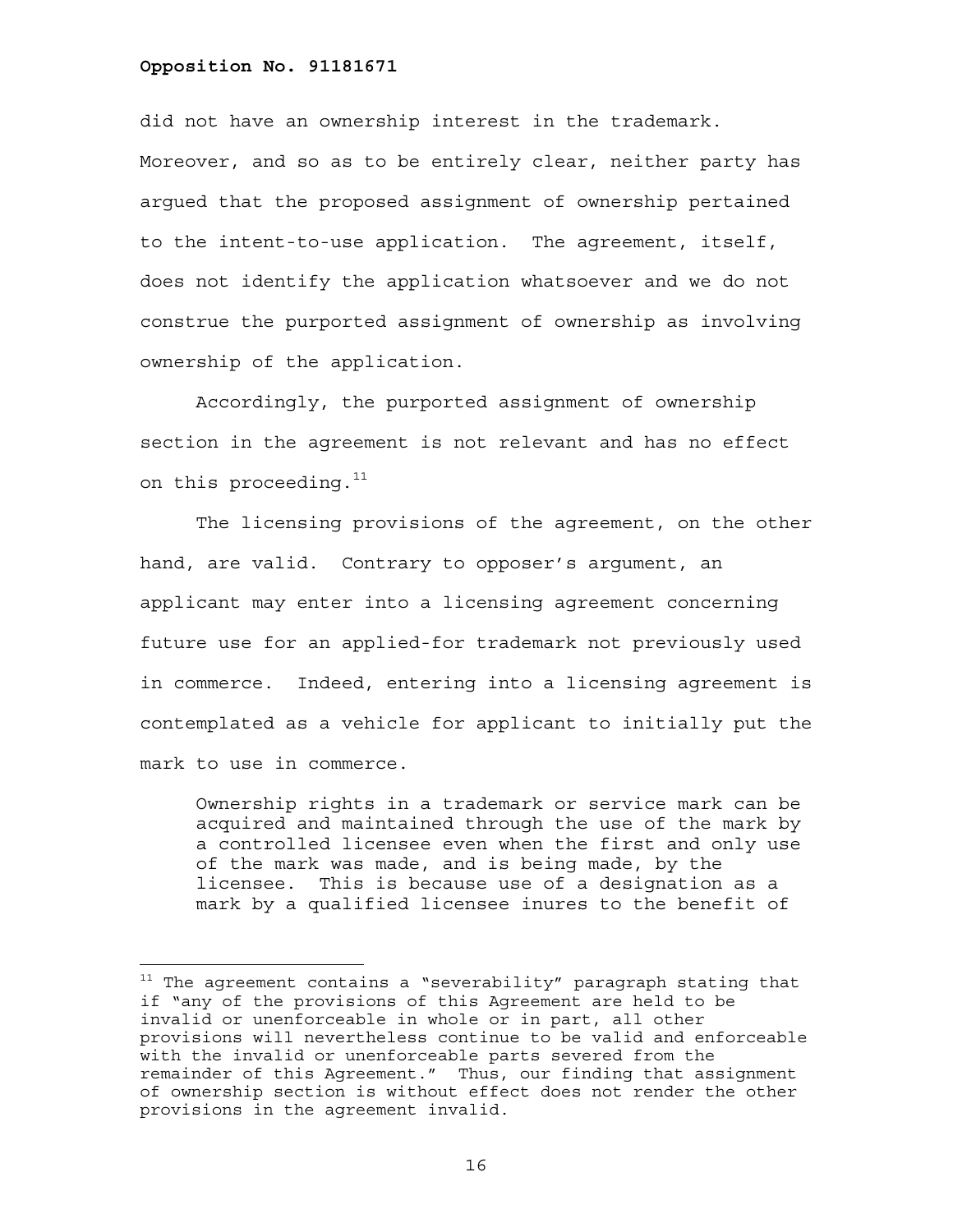the licensor, who as a result becomes owner of the trademark or service mark rights in the designation.

*McCarthy on Trademarks and Unfair Competition* § 18:46 (4th ed.)("Use only licensees").

 Opposer has also attacked the license agreement based on Mr. Kidd's purported failure to control the quality and nature of the goods. Opposer argues that he "alone controlled the quality and nature of the product and Applicant has no involvement or input into the selection of the product [vodka] or of [the selection of the distiller/bottler of the vodka]." Brief, p. 5, citing to Restifo Dep. 10:01. Opposer essentially concludes that applicant cannot reap the benefits of any use of the mark that occurred during the life of the licensing agreement, but rather such use inures to the benefit of opposer.

 As a general rule, there is a presumption that all use of a trademark pursuant to a licensing agreement inures to the benefit of the licensor; however, the licensor must exercise a degree of control over the quality and nature of the goods. In order to withstand scrutiny, a licensor need not show that its quality control efforts are comprehensive or extensive. *Woodstock's Enterprises Inc. (California) v. Woodstock's Enterprises Inc.(Oregon)*, 43 USPQ2d 1440, 1446 (TTAB 1997), aff'd, No. 97-1580 (Fed. Cir. Mar. 5, 1998). Furthermore, a formal arrangement for policing the quality of the goods sold by the licensee under the mark is not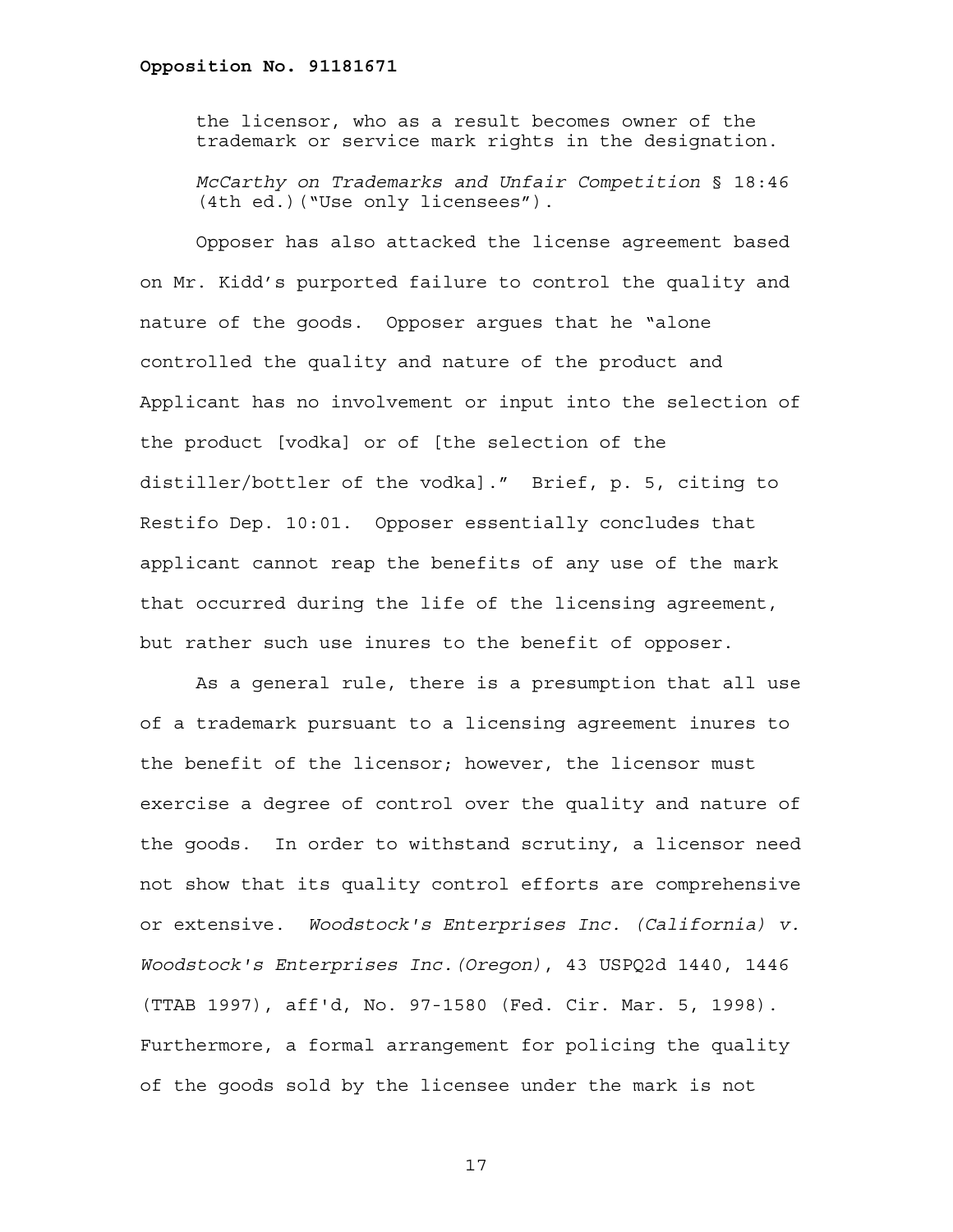necessary. *Id.* at 1446; *Winnebago Industries Inc. v. Oliver & Winston Inc.*, 207 USPQ 335 (TTAB 1980). Finally, and perhaps more relevant to the facts of this case, the entire purpose behind quality control in licensing is to prevent public deception that would ensue from varying quality standards under the same mark. See *Taco Cabana International Inc.*, v. Two Pesos Inc., 19 USPQ2d 1253 (5<sup>th</sup> Cir. 1991), *aff'd* 505 U.S. 763, 23 USPQ2d 1081 (1993).

 There are two problems with opposer's attack on the licensing agreement between himself and Mr. Kidd. First and foremost, a licensee is estopped from attacking a license (vis-à-vis the licensor) on grounds such as the licensor's failure to exercise the necessary control. *Garri Publication Associates Inc. v. Dabora Inc.*, 10 USPQ2d 1694, 1697 (TTAB 1988). Second, even if opposer was not estopped from attacking the licensing agreement, it would be premature to invalidate the agreement based on Mr. Kidd's failure to adequately control the quality or nature of the goods. The agreement was signed in March 2007 and Mr. Restifo received a termination letter from Mr. Kidd in October 2007. During those six months, opposer was the exclusive licensee and only one or two small shipments of YING YANG VODKA were sold. Despite the lack of any written provision regarding Mr. Kidd's exercise of control over the quality of the goods or evidence that he actually asserted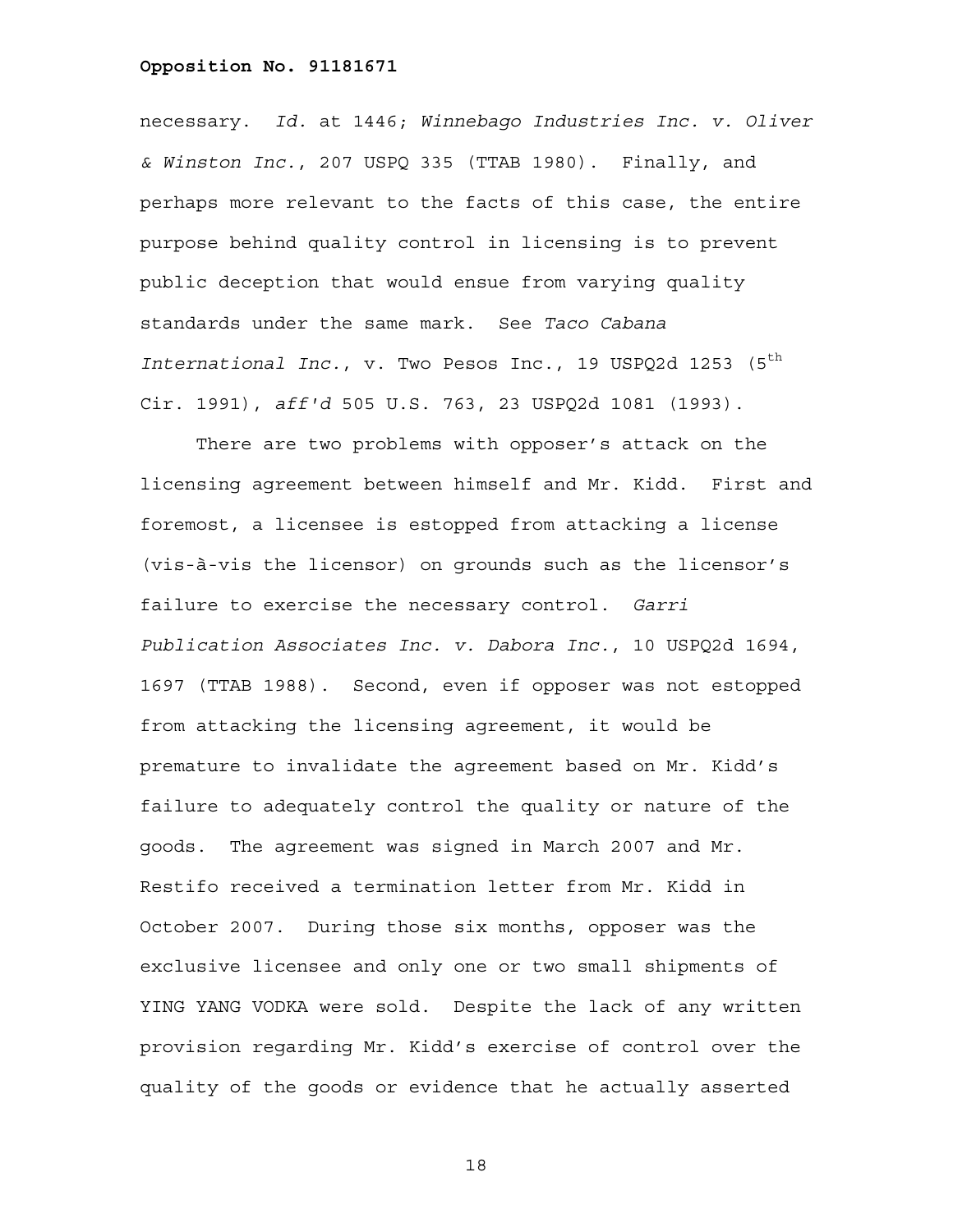any quality control, there is likewise no evidence that quality control was an issue during that short time. Accordingly, we cannot conclude that preventing public deception based on varying quality standards of the vodka was ever such a viable or real concern that it invalidates the licensing provisions of the agreement.

Mr. Kidd's Assignment of the Application to Power Beverages

Trademark Act Section 10(a)(1) provides:

A registered mark or a mark for which an application to register has been filed shall be assignable with the good will of the business in which the mark is used, or with that part of the good will of the business connected with the use of and symbolized by the mark. Notwithstanding the preceding sentence, no application to register a mark under section 1051(b) of this title shall be assignable prior to the filing of an amendment under section 1051(c) of this title to bring the application into conformity with section 1051(a) of this title or the filing of the verified statement of use under section 1051(d) of this title, **except for an assignment to a successor to the business of the applicant, or portion thereof, to which the mark pertains, if that business is ongoing and existing**. [Emphasis in bold added].

 The legislative history of Section 10 states that "Permitting assignment of applications before a mark is used would conflict with the principle that a mark may be validly assigned only with some of the business or goodwill attached to use of the mark and would encourage trafficking in marks." S. 1883, 100th Cong., 1st Sess., 133 Cong. Rec. §16552 (daily ed. November 19, 1987), *reprinted in* United States Trademark Association, *The Trademark Law Revision Act*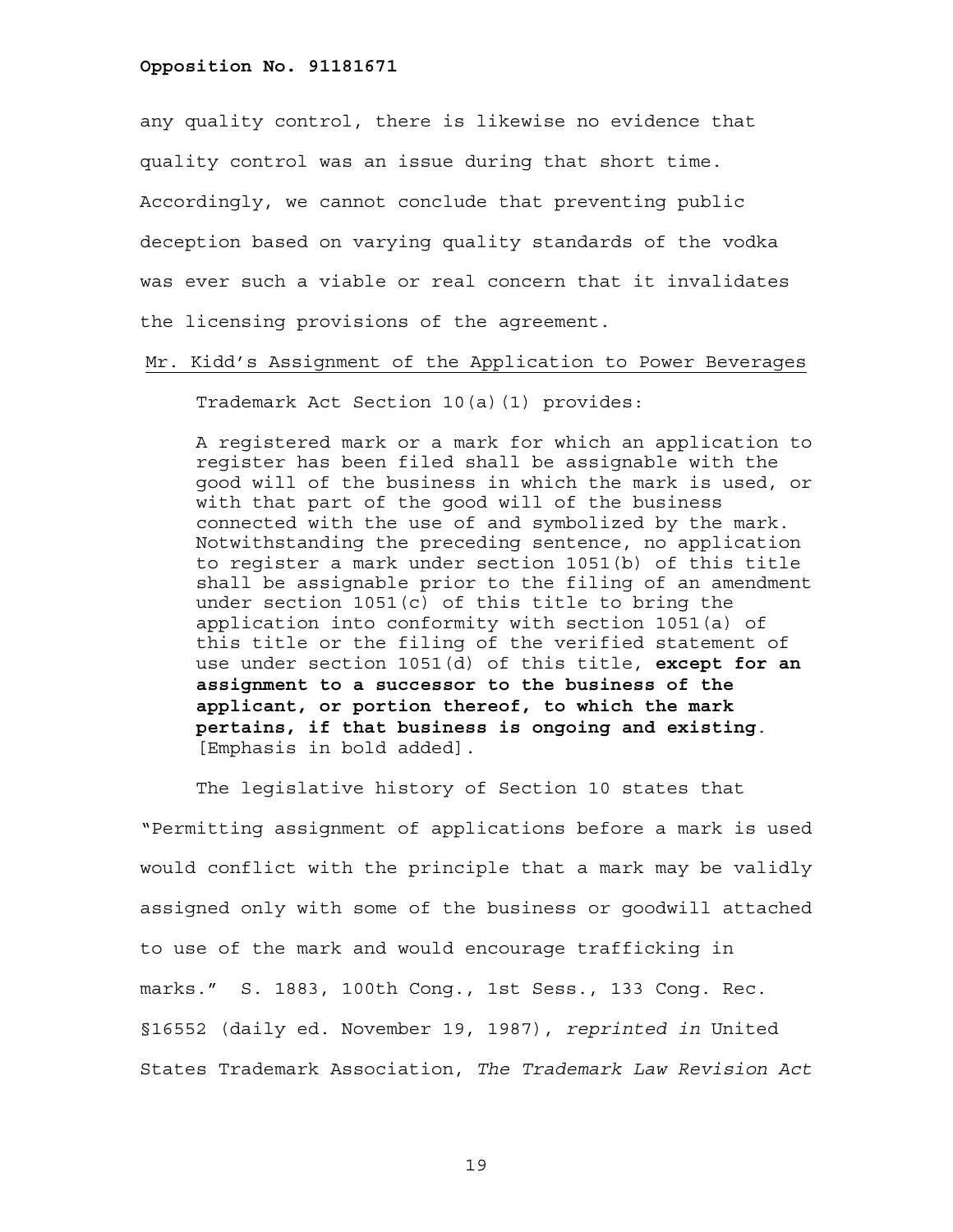*of 1988* (1989). The Board has held that the Section 10 requirement that applicant's business be "ongoing and existing" fills a loophole that would permit otherwise prohibited assignments.

> For example, an "intent to use" applicant may intend to create a new business in which the mark will be used but decides, after the application is made, not to do so. Without the requirement that the business be "ongoing and existing," the applicant would be able to assign the marks that are the subject of the "intent to use" applications to another business, which purports to be a successor to the first company's no longer existing business. By closely limiting assignments, these provisions will protect against trafficking in marks and help ensure that the intention of the "intent to use" applicant is *bona fide.*

*The Clorox Co. v. Chemical Bank*, 40 USPQ2d 1098 (TTAB 1996). *See also, In re Circuit City Stores West Coast Inc.*, 40 USPQ2d 1536 (Comm. 1996) (statutory exception not met when applicant wishes to transfer ownership of applications to sister subsidiary "since no other assets are intended to be transferred with the subject applications"). Unless the statutory exception is met, the legal effect of assigning an intent-to-use application, prior to the filing of a verified allegation of use, is that the application is void. *The Clorox Co. v. Chemical Bank, supra*.

 In his brief, opposer argues that Mr. Kidd's assignment of his intent-to-use application to Power Beverages was in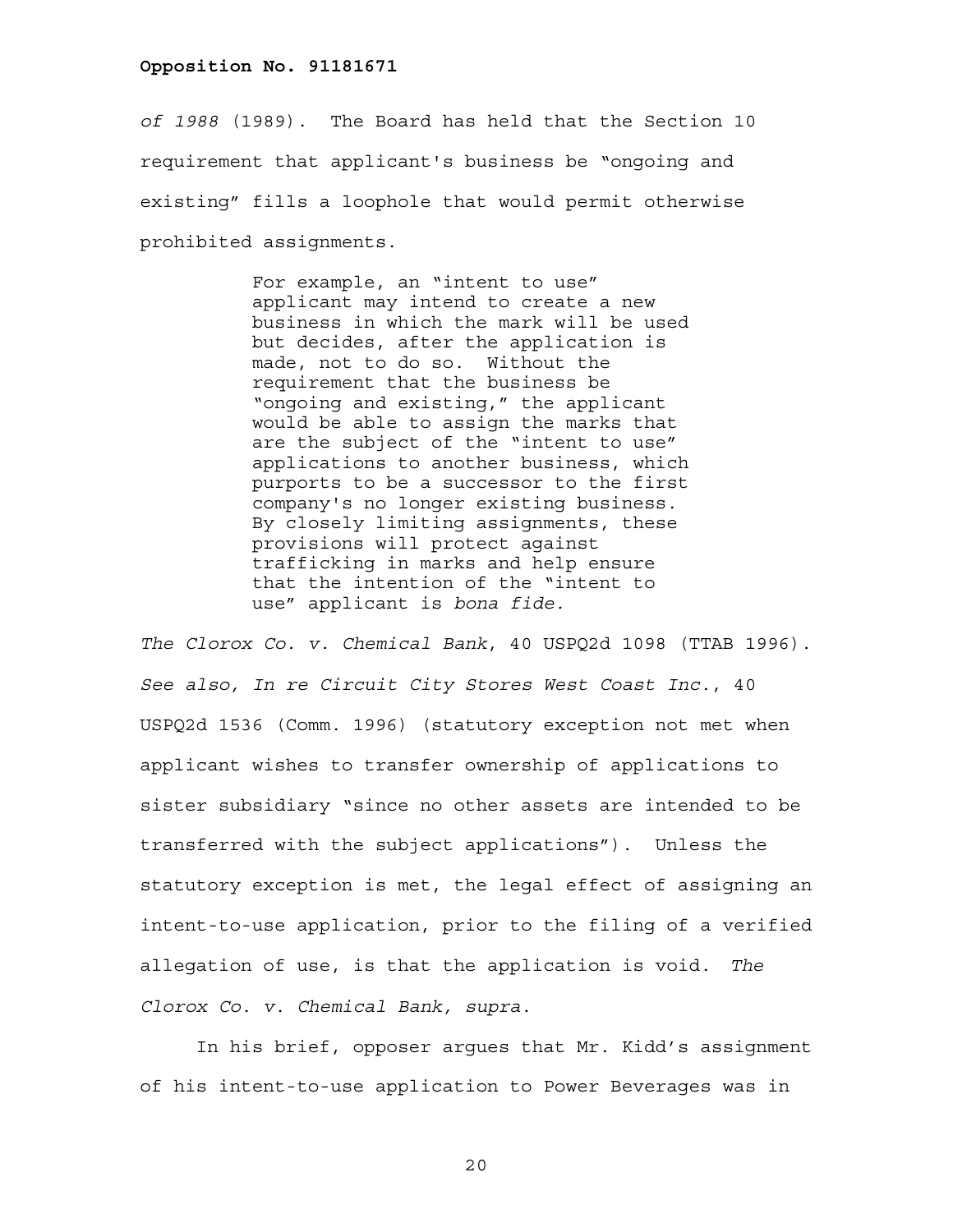violation of Section 10. Moreover, opposer places this burden on applicant to establish that Mr. Kidd did not have an "ongoing and existing" business, arguing "[a]pplicant has not shown that any such business existed *prior* to the assignment, or if it existed, that Power Beverages LLC became a successor to that business. Because Applicant has not satisfied the statutory exception to Section 10's bar on assignments of intent-to-use applications..., the Board should deny [the application] as being void *ab initio*." Brief, p. 9 (emphasis in original).

 However, it is opposer who, as plaintiff in this proceeding, bears the burden of proving by a preponderance of the evidence that Mr. Kidd's assignment of his intent-touse application to Power Beverages was in violation of Section 10. This includes proving that the assignment did not include a transfer of an "ongoing and existing" business.

 Based on the record before us, opposer has not met his burden in proving that Mr. Kidd's assignment of the intentto-use application to Power Beverages was in violation of Section 10. To the contrary, we find that Mr. Kidd had an "ongoing and existing business" that was transferred, along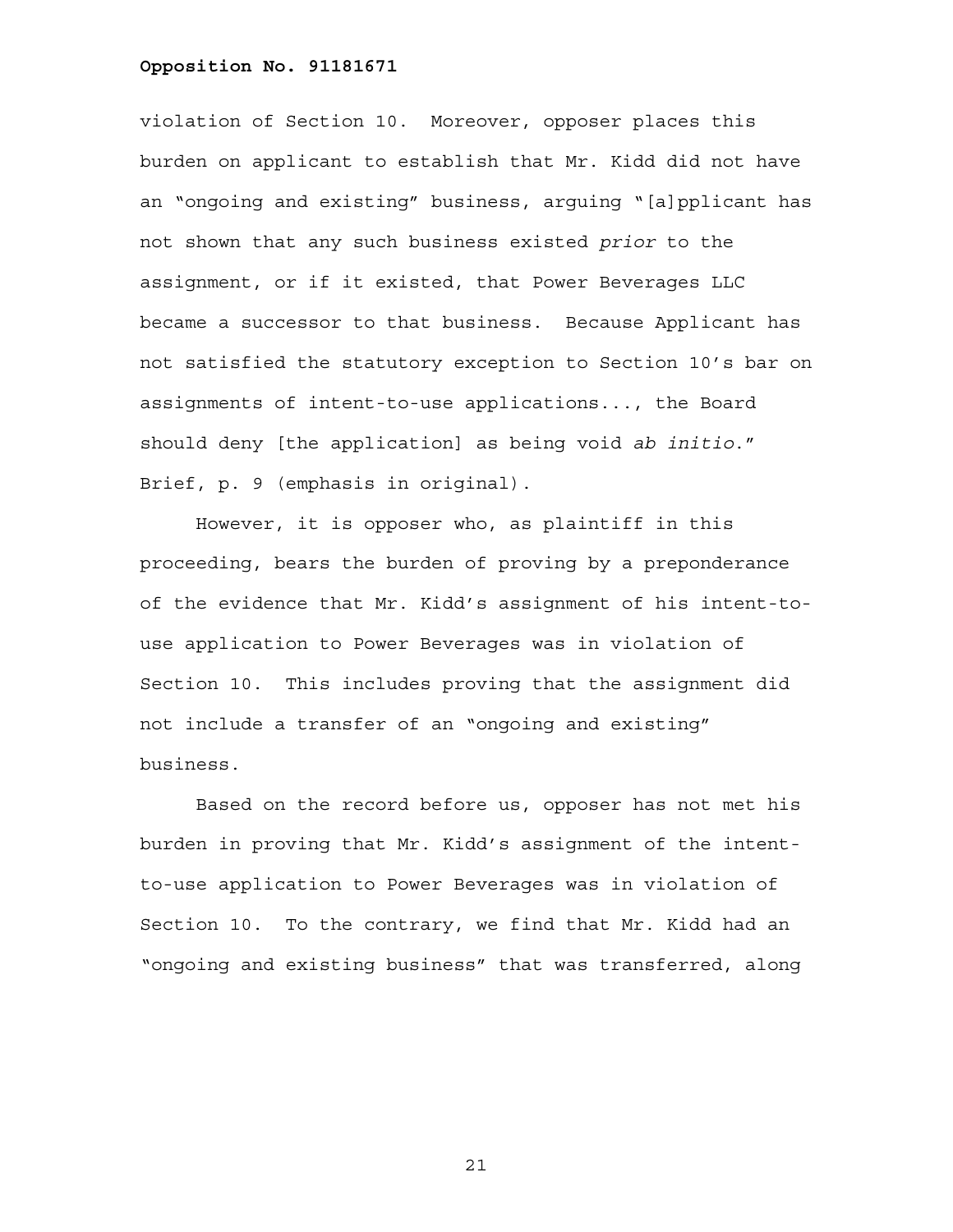with the intent-to-use application, to Power Beverages. Specifically, we rely on the following: $12$ 

- In 2007, Mr. Hills was the owner of Aardvark Beverages and became acquainted with opposer and Mr. Kidd in 2007. They discussed a business relationship regarding YING YANG VODKA goods.
- In late 2007, after the business relationship between opposer and Mr. Kidd had soured, Mr. Hills was "contacted by [Mr. Kidd who]...had brought in someone else." This third party was "to be able to have [the vodka] bottled and so forth..." Hills Dep. 12:10-19.
- In late 2007 or early 2008, Mr. Hills "moved forward with [Mr. Kidd] and with this Land, Sand and River, whatever this other entity was. We moved forward. We had a meeting, a sit-down meeting..." Hills Dep. 15:22-24.
- On December 3, 2008, Mr. Hills and Mr. Kidd executed an agreement. The terms of agreement essentially recognize that "the parties' desire to develop and commercialize together a brand of liquor products and cigar products to be named 'YING YANG." Hills Exhib. 1 ("Recitals"). The agreement also includes the following provisions:

Section 4.1 Separate Entity to be Created As soon as commercially practicable, [Mr. Hills] shall caused (sic) to be created a corporation, limited liability company, or other such separate legal entity (the "New Venture") to develop, promote, and sell liquor and cigar products named "Ying Yang."

Section 4.2 Assignment Upon formation of the New Venture, [Mr. Kidd] shall irrevocably assign to the New Venture all rights granted by Ying Yang Tours, LLC to [Mr. Kidd], to wit the exclusive, continuous, irrevocable and non-cancellable license to develop, promote, sell and otherwise commercialize liquor products and cigar products with the Licensed Mark.

 $12$  The relevant testimony is generally found at Hills Dep. pp. 12-15.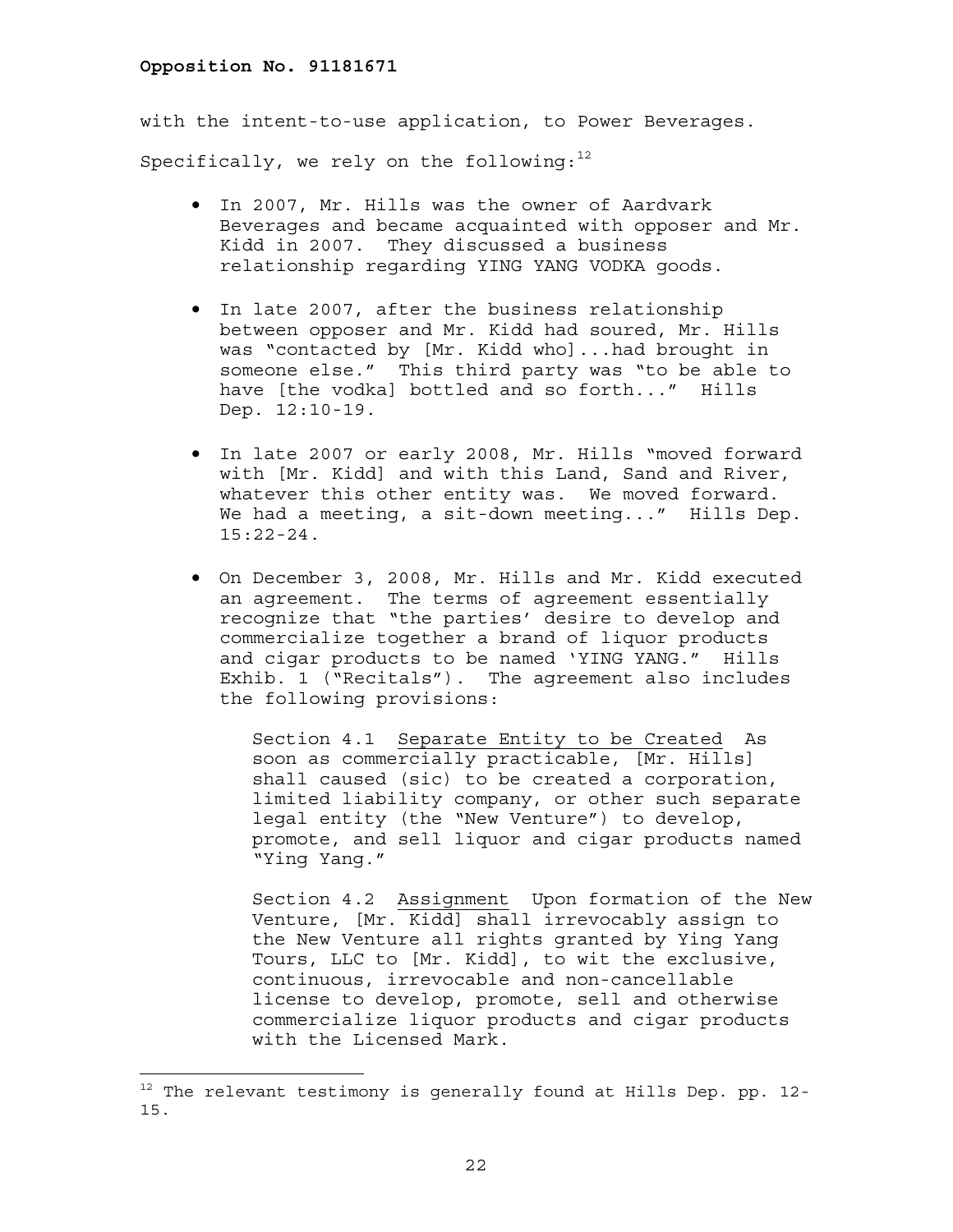• On December 12, 2008, Mr. Kidd and Mr. Richard Hills, Jr., as Members of the newly-formed LLC execute the "Operating Agreement of Power Beverages, LLC." This agreement includes the following provision:

14.1. Separate Agreement The Members entered into a separate agreement effective as of December 3, 2008, which agreement contains various rights and obligations between the Members. Said agreement effective as of December 3, 2008, as it relates to [Power Beverages] and the Members is made a part hereof and is hereby incorporated herein by reference. ...

• On December 24, 2008, Mr. Kidd assigns the intentto-use application.

 Based on these findings, we conclude that Mr. Kidd had an "ongoing and existing business" which was transferred to Power Beverages. After the relationship with opposer terminated, Mr. Kidd "brought in" a third party and, with Mr. Hills, sought to have the YING YANG VODKA branded vodka produced. Moreover, by the terms of the December 3, 2008 agreement (as incorporated into the December 12, 2008 Operating Agreement), Mr. Kidd assigned all rights he had acquired from Ying Yang Tours to Power Beverages 'upon formation' of [Power Beverages]. Finally, a review of the December 3 and 12, 2008 agreements reveals that Mr. Kidd relinquished any separate personal interest he had in the ongoing business; his remaining interest in the business thereafter was as a Member of Power Beverages, LLC.